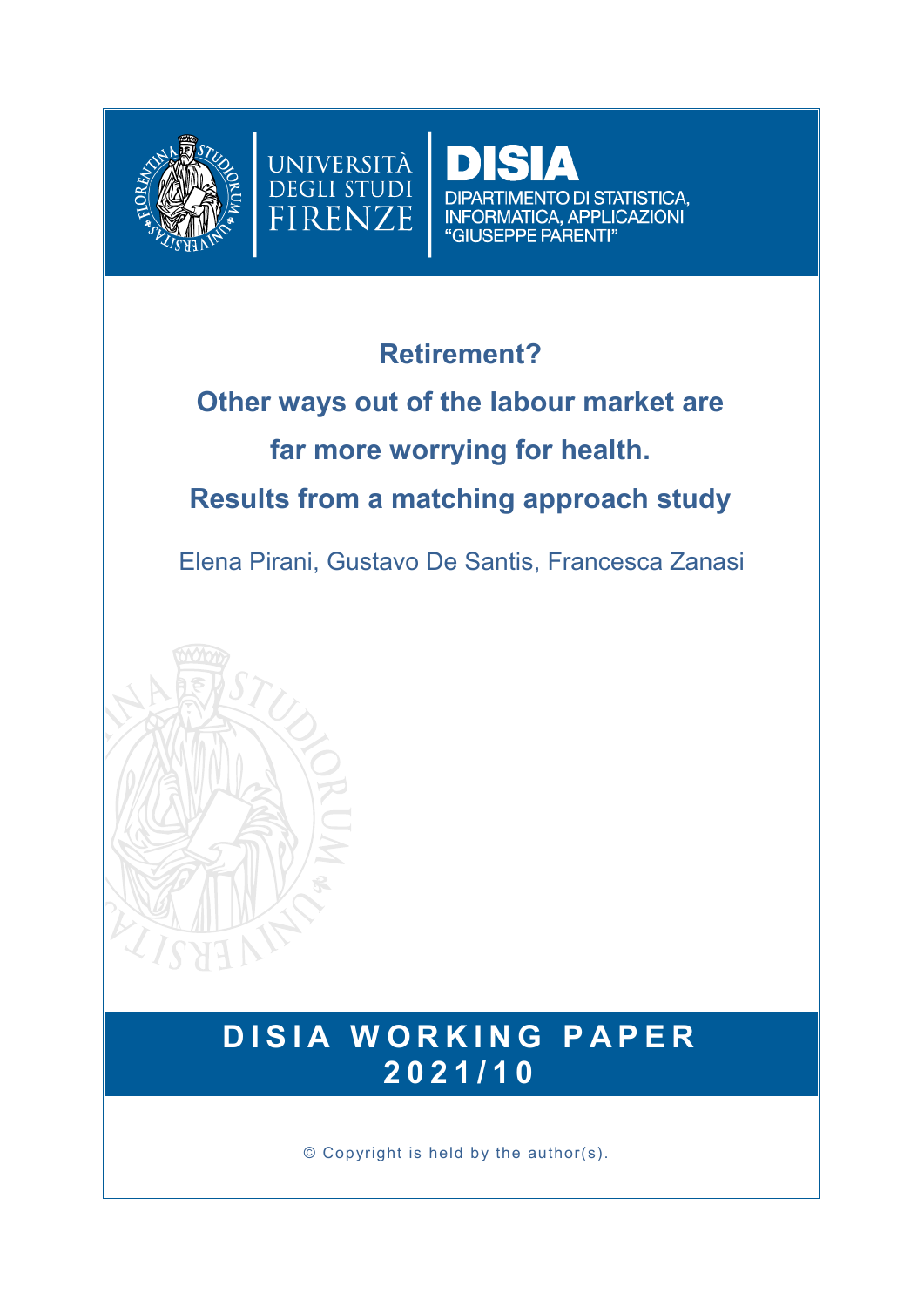### **Retirement? Other ways out of the labour market are far more worrying for health. Results from a matching approach study**

*Elena Pirani*, elena.pirani@unifi.it Dipartimento di Statistica, Informatica, Applicazioni – DiSIA University of Florence, Italy

*Gustavo De Santis*, gustavo.desantis@unifi.it Dipartimento di Statistica, Informatica, Applicazioni – DiSIA, University of Florence, Italy

> *Francesca Zanasi*, francesca.zanasi37@gmail.com Dipartimento di Scienze Politiche, University of Bari Aldo Moro

#### **Abstract**

#### *Objectives*

Despite a growing body of research, the effects of retirement on health are not clear. The study explores the role played by the path out of the labour market (formal retirement vs. unemployment or family reasons), accounting for individual heterogeneity.

#### *Methods*

Propensity score matching approach is employed on longitudinal data from the Survey of Health, Ageing and Retirement in Europe (2004-2015).

#### *Results*

While health does not change significantly for those who formally retire, it worsens considerably for those who leave the labour market for other reasons. Moreover, health outcomes turn out to be highly heterogeneous, depending on individual socio-economic and job-related characteristics.

#### *Discussion*

Leaving the labour market in one's mature years is a complex transition. Future research should focus on understanding and combating the causes of premature exit from the labour market, a relevant concern both in economic terms and on health grounds, in the light of our results.

**Keywords:** Frailty index; Euro-D; self-rated health; propensity score; retirement-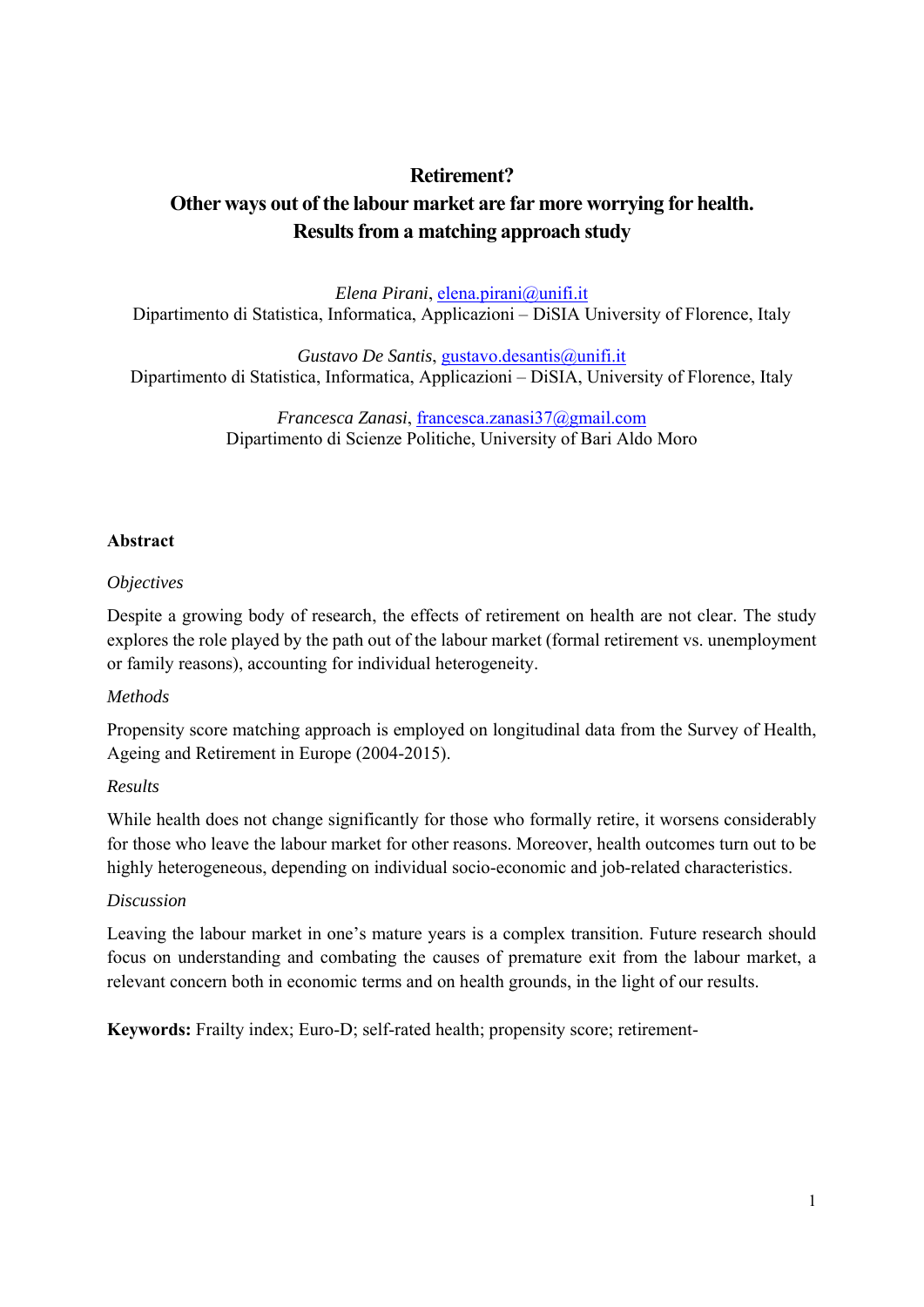#### **Acknowledgments**

This paper uses data from SHARE Waves 1, 2, 3, 4, 5, and 6 (DOIs: 10.6103/SHARE.w1.710, 10.6103/SHARE.w2.710, 10.6103/SHARE.w3.710, 10.6103/SHARE.w4.710, 10.6103/SHARE.w5.710, 10.6103/SHARE.w6.710), see Börsch-Supan et al. (2013) for methodological details. The SHARE data collection has been funded by the European Commission through FP5 (QLK6-CT-2001-00360), FP6 (SHARE-I3: RII-CT-2006-062193, COMPARE: CIT5-CT-2005-028857, SHARELIFE: CIT4-CT-2006-028812), FP7 (SHARE-PREP: GA N°211909, SHARE-LEAP: GA N°227822, SHARE M4: GA N°261982, DASISH: GA N°283646) and Horizon 2020 (SHARE-DEV3: GA N°676536, SHARE-COHESION: GA N°870628, SERISS: GA N°654221, SSHOC: GA N°823782) and by DG Employment, Social Affairs & Inclusion. Additional funding from the German Ministry of Education and Research, the Max Planck Society for the Advancement of Science, the U.S. National Institute on Aging (U01\_AG09740-13S2, P01\_AG005842, P01\_AG08291, P30\_AG12815, R21\_AG025169, Y1- AG-4553-01, IAG\_BSR06-11, OGHA\_04-064, HHSN271201300071C) and from various national funding sources is gratefully acknowledged (see www.share-project.org). We thank Alessandra Mattei for her advice on the use of the PSM technique.

#### **Declaration of conflicting interests**

The Authors declare that there is no conflict of interest.

#### **Funding**

Financial support from the Italian MIUR, through the JPI MYBL / CREW Project is gratefully acknowledged (Joint Programme Initiative: More Years Better Life, 2016 Call. CREW: Care, retirement and wellbeing of older people across different welfare regimes. MIUR Decree: n. 3266/2018; Official Bulletin no. 32 7. Feb 2019).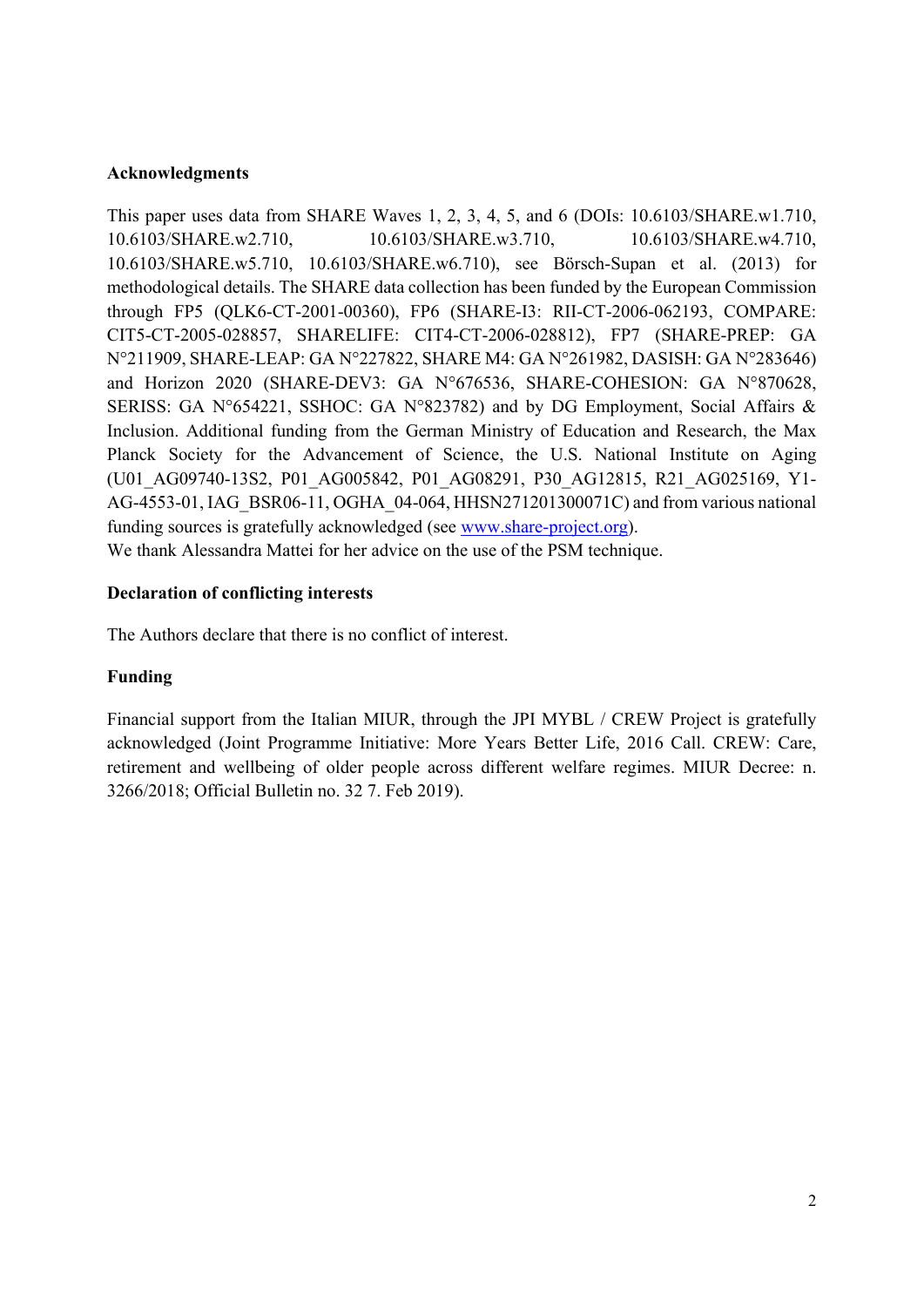### **Retirement? Other ways out of the labour market are far more worrying for health. Results from a matching approach study**

*Elena Pirani*, *Gustavo De Santis*, *Francesca Zanasi*

#### **Introduction**

At first sight, the abundant literature about the effects of retirement on health seems inconclusive: the retirement-health relationship appears to be sometimes positive (retirement leading to better health), sometimes negative (retirement leading to worse health), and sometimes not significant (e.g., Van Der Heide et al. 2013).

Several reasons lie behind these contradictory findings. Some are substantive, because contrasting mechanisms may be at play. On the one hand, retirement may lead to a sudden break with support networks, colleagues, and friends, and may constitute a sort of shock. Besides, once out of the "productive chain", individuals may lose the sense of belonging and usefulness they (probably) felt when they were employed, and they may also stop investing in intellectually engaging activities, with negative consequences on cognitive functions (Bonsang et al. 2012; Lee et al. 2019; Mazzonna and Peracchi 2012), self-perceived health and chronic conditions (Behncke 2012). On the other hand, retirement may instead prove beneficial: it is a relief from work-related stress, and it may encourage health-enhancing behaviours (Eibich 2015; Insler 2014) and lifestyles (Zantinge et al. 2013). This may improve physical and mental health (Syse et al. 2017), whether it is measured objectively (Coe and Zamarro 2011; Kolodziej and García-Gómez 2019), subjectively (e.g., selfperceived health; Hessel 2016), or indirectly, via questions on life satisfaction (Horner 2014).

The decision to stop working, and when, may imply a complex evaluation of costs and benefits, opportunities, and constraints (Whitley and Popham 2017): its consequences in terms of health and wellbeing may vary. This highlights the role of heterogeneity: individuals differ in their sociodemographic profile, behaviors and preferences, and they retire from different occupations. All these characteristics contribute to shape both retirement decision and post-retirement health – incidentally, this joint determination complicates the search for a true causal effect.

The contradictory findings of the literature depend also on the research design. For instance, the health outcome that one selects is not neutral, because health has several dimensions, and no single indicator suffices (Pirani 2017; Voss et al. 2020). Retirement may prove beneficial in some respects and detrimental in others (e.g., triggering depression while improving physical conditions), and in both cases, these effects work through the mediation of several other dimensions, family circumstances and institutional settings. The time since retirement is also very relevant: little is known on the mid- or long-term development of objective and subjective health after retirement, a path that may itself be causally linked to the change of status, for instance through an adaptation process. In empirical analyses, time since retirement is typically short, for lack of long panel data (a limitation that affects also our results, incidentally; for an exception, see Westerlund et al. 2009).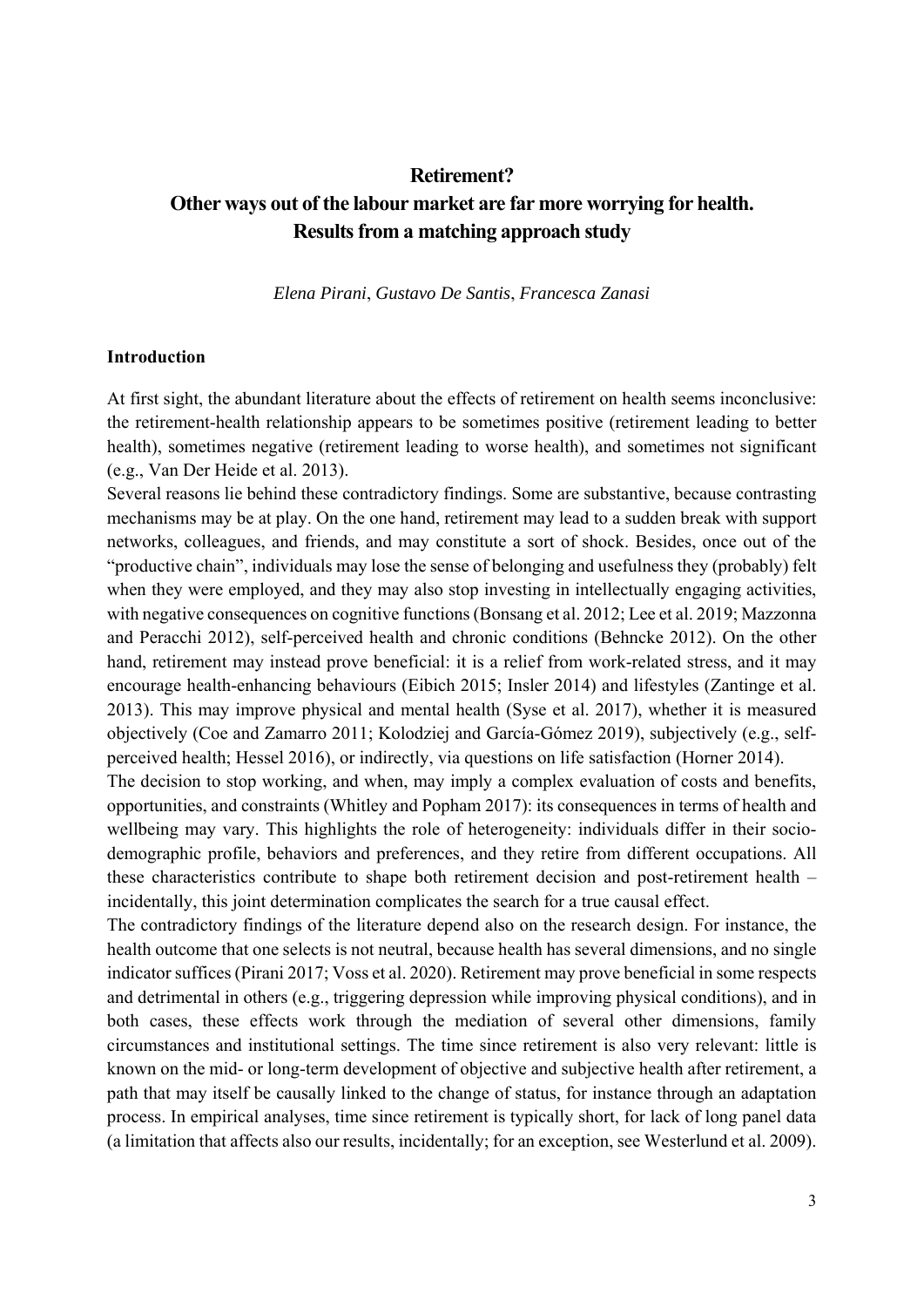The contradictory findings of the literature depend also on definitions and analytical strategies. As for the former, the term "retirement" is often used loosely, and its meaning may range from acquiring the formal status of a retiree to the simple fact of leaving the labour market, past a certain age. In turn, this choice is linked to life histories – e.g., in terms of income, or individual's family situation – probably the true underlying causes (Halleröd et al., 2013; De Preter, 2013). Data availability rarely permits researchers to keep these long-term factors under control, unless they reverberate in some observable variable around the time of retirement, or shortly before it. This connects to the thorny methodological issue of endogeneity (Nishimura et al., 2018). Retirement is not independent of previous health conditions (for instance, see Behncke 2012; Bonsang et al. 2012; Eibich 2015; Mazzonna and Peracchi 2012) and "reverse causality" (health affecting retirement, rather than vice versa), if not properly controlled for, may invalidate all conclusions.

The purpose of this paper is to clarify three of the issues at stake in this field of study. As for the endogeneity problem, we adopt a propensity score matching (PSM) approach, a suitable way of estimating effects in observational contexts (e.g., Caliendo and Kopeinig 2008; Crown 2014). Relying on this technique, whose limits and potentialities we also discuss, we pursue our second aim, an analysis of the relevance of the path out of the labour market (see also Blomqvist et al. 2020; Halleröd et al. 2013; Whitley and Popham 2017). Finally, we deal with heterogeneity, stratifying our analyses by several individual characteristics.

While in this paper we focus on the individual level, the general picture should not be overlooked. Delaying retirement has become crucial for the survival of pension systems in most developed (and formerly developing) countries, which are ageing rapidly (OECD 2019). This strategy, in conjunction with others (such as adjusting contributions and benefits), is practically forced, and has in fact been pursued and periodically reinforced in all OECD countries. Besides, it seems consistent with the development of clerical occupations, the constant increase in life expectancies and the possible, although not so clear, expansion of healthy life expectancy (*ibidem*). Determining by how much retirement can be delayed without (major) negative consequences on people's health appears to be of paramount importance: this paper aims to shed additional light on some of the relevant issues in this domain.

#### **1. Between theoretical considerations and technical difficulties**

#### *1.1 On the definitions of retirement*

Strictly speaking, retirement is a formal passage from employment to the status of retiree, receiving a pension benefit. Usually, this happens because people have reached a specific age, possibly in combination with a certain seniority (through old age retirement schemes), or because they have become ill or unable to work, and in this case one can usually count on invalidity or sickness pension schemes. However, there are also other reasons that may push people out of the labour market: people may lose their job, or may decide, or need, to do something else, such as taking care of sick relatives. Indeed, in recent decades, similarly to what happened in the labour market, also the phase of retirement has been characterized by an increasing level of complexity (Voss et al. 2020). For instance, more than half of the workforce in Europe leave their occupation through pathways other than formal retirement, with men generally exploiting disability or unemployment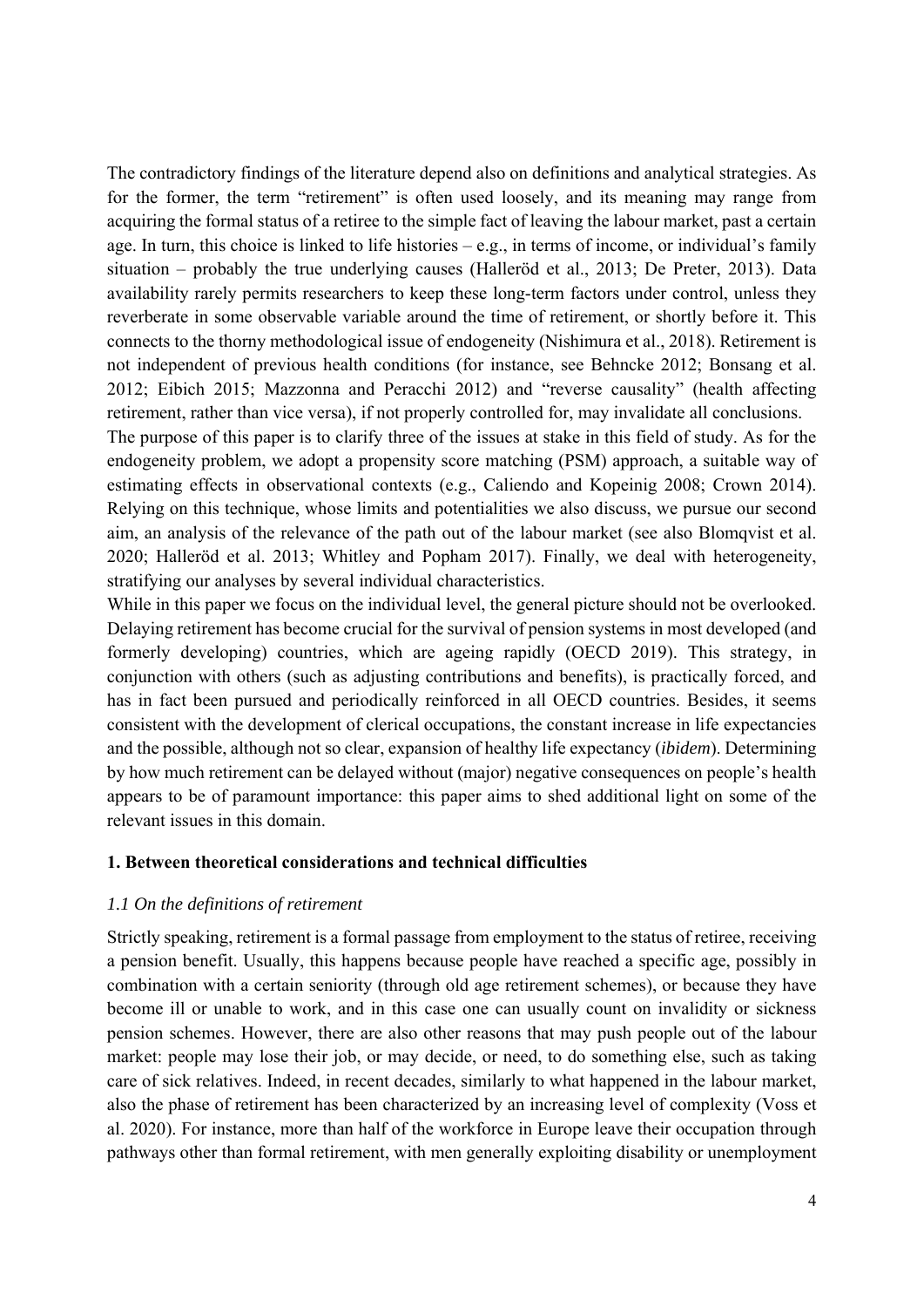benefits, while women become economically inactive (e.g. to take care of family members, OECD 2011). The boundaries between these situations are frequently blurred, and the transition may have more than just one cause: for example, unemployment frequently drives relatively old people out of the labour market, because re-employment perspectives are scarce.

The variety and indeterminacy of paths leading to labour market exits at later ages are recognized in the literature (e.g., Denton and Spencer 2009), but not always accounted for in empirical research, where several studies equate retirement with the end of the working life past a certain age (e.g., 60 or 65 years). For instance, a frequently used definition is the simple "not working for pay" (e.g., Coe and Zamarro 2011; Eibich 2015; Kolodziej and García-Gómez 2019; Oi 2019; Zhu 2016), sometimes refined with the intention of staying out permanently (e.g., Bonsang et al. 2012; Bonsang and Klein 2012). The downside of this broad definition is that the observation group becomes heterogeneous, because individuals who formally retire and receive a pension benefit get mixed up with those who leave the labour market for other reasons, such as unemployment, sickness or passage to economic inactivity – and health consequences may differ.

While transition from work to retirement (broadly defined) has led to ambiguous results (e.g., Van Der Heide et al. 2013), transition to unemployment, especially late in life, has consistently been found to generate depression and anxiety (Blomqvist et al. 2020), diminished social engagement and self-esteem (Whitley and Popham 2017) and lower psychological wellbeing and mental health (Voss et al. 2020). Studies on people – generally women – leaving job to take care of family and home are scarce, but a reduced mental engagement has generally emerged in these cases (Whitley and Popham 2017). These negative health consequences tend to be long lasting: returning to work, when possible, usually improves well-being, but fails to bring it back to its initial levels (Voss et al. 2020).

In short, leaving the labour market may have different consequences. To investigate which prevail, in what circumstances, we formed different groups of "mature" people (aged between 50 and 70 years) who were formerly employed, distinguishing those who formally retired from those who exited the labour market for unemployment or family reasons, and we measured the health effect of all of these paths.

#### *1.2 Heterogeneity issues*

Some authors claim that individual heterogeneity accounts for differences in research results (e.g., Blomqvist et al. 2020; Halleröd et al. 2013; Grøtting & Lillebø 2020). Retirement decisions result from the subjective evaluation of a number of push and pull factors, acting both at individual and institutional level (De Preter et al. 2013); on the one hand, socio-economic circumstances, family situation, and health all play a role, as well as job-related characteristics such as job satisfaction, labour market attachment, and income. On the other, push and pull factors can also be defined at institutional level (Whitley and Popham 2017), considering for example public pension schemes, with their penalties or incentives for early retirement, or other welfare programs (e.g. unemployment or invalidity schemes).

For example, education and socio-economic status may differ between individuals in different occupations, the highly educated and well-off typically occupying prestigious positions, less physically demanding, and less likely to deteriorate one's physical or mental health. In turn,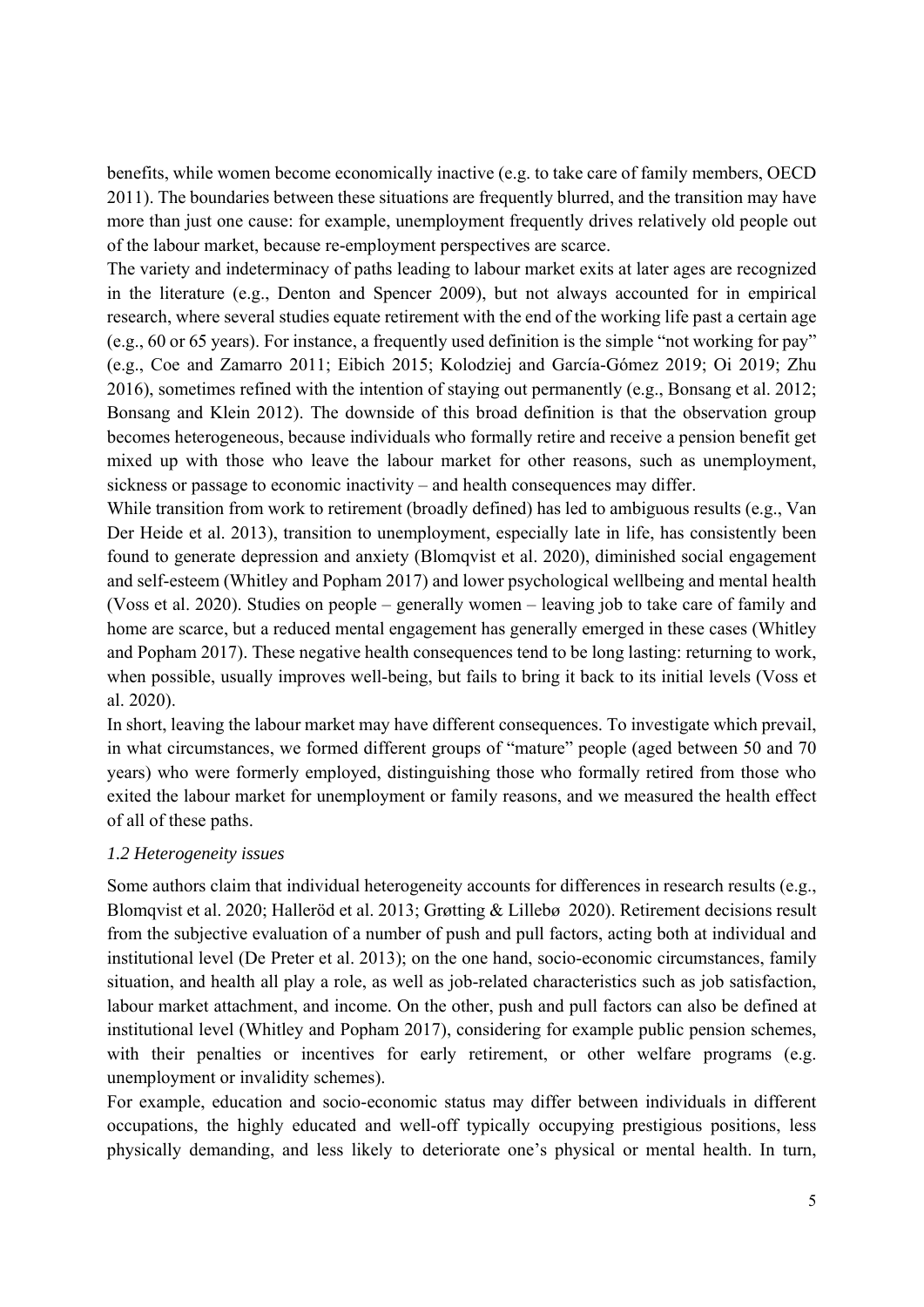education affect what may be labelled "cognitive investment" before and after retirement (Mazzonna and Peracchi 2012), and changes in lifestyle, such as smoking or physical activity (Celidoni and Rebba 2017). Also family networks have been found to be correlated to health in late life (Siegel et al. 2004; Pirani and Salvini 2012), although empirical evidence on the link with labour market exit is scarce. Considering job-related characteristics, dropping physically demanding or unpleasant jobs has been found to be a relief (Celidoni and Rebba 2017; Eibich 2015; Mazzonna and Peracchi 2017), and the same applies to jobs that create stress (Van Den Bogaard et al. 2016). Conversely, abandoning a prestigious and stimulating occupation may be experienced as a loss. Not surprisingly, the consequences on health differ in the two cases (e.g., Kolodziej and García-Gómez 2019; Westerlund et al. 2009).

In this paper, we take this heterogeneity into account, by estimating the effect of leaving the labour market across different subgroups of individuals.

#### *1.3 Methodological perspectives*

Another reason behind the contradictory findings of the literature on the health-retirement relation lies in the methodology of analysis. This is perhaps the main conclusion of Nishimura and colleagues (2018) in their systematic review of studies based on Global Aging data (SHARE, ELSA, HRS, HSE, JSTAR), where they also considered alternative definitions of retirement. The biggest challenge is to account for selection and for the possible endogeneity between retirement and health, which is one of the drivers of the decision to retire or just leave the labour market. To circumvent these problems, an instrumental variable (IV) approach is often adopted, combining age-, country-, and gender-specific incentives for retirement, together with the statutory retirement age (e.g. Behncke 2012; Coe and Zamarro 2011; Fe 2020; Kesavayuth et al. 2018; Kolodziej and García-Gómez 2019). Individual fixed-effects are sometimes also kept into account (e.g., Bonsang et al. 2012; Celidoni and Rebba 2017; Oi 2019; Zhu 2016).

However, a valid instrument, such as the frequently used "statutory retirement age", must be correlated with the "cause" (retirement) but not with the "effect" (health), not even indirectly, for instance through some unobserved variables that affect health. Unfortunately, this is an assumption that cannot be empirically tested, and it turns out to be very difficult to find a conceptually valid instrument (Crown 2014). A tempting solution, in these cases, is to add as many control variables as possible, to avoid the omitted variable bias. However, all these controls should be unrelated to health and should not be themselves affected by retirement, which is rarely the case (Kolodziej and García-Gómez 2019; Mazzonna and Peracchi 2012). Finally, even studies that account for socioeconomic heterogeneity in the relationship between retirement and health do not always consider that the statutory age at retirement employed as instrumental variable may vary by type of job and employment sector, as in Italy for instance, or because of other factors, such as (for women) the number of children, as in some Eastern European countries (OECD, 2019). In other cases, a statutory age at retirement simply does not exist (Eyjólfsdóttir et al. 2019).

In this paper, we opted for the Propensity Score Matching (PSM) approach. While rarely used in this field of study, and typically applied only to a reduced set of countries (i.e., Behncke 2012; Coppola and Spizzichino 2014; Eyjólfsdóttir et al. 2019; Radó and Boissonneault 2018), the PSM can produce an unbiased estimate of the causal effect using observational data sets, if the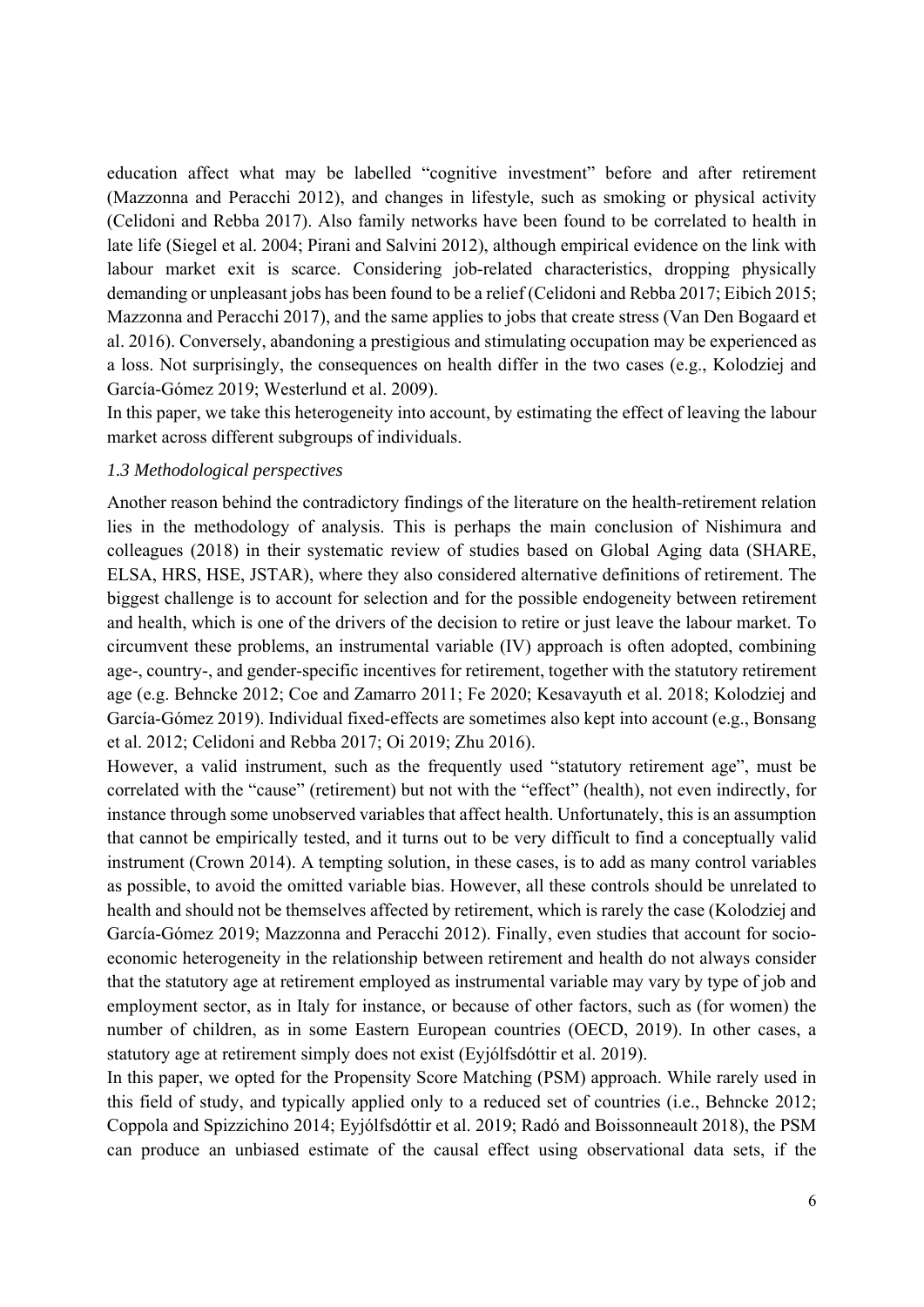underlying assumptions are satisfied (Crown 2014; Li 2012). The most important of these is that that assignment to treatment is strongly ignorable, or unconfounded: in other words, that there are no observed or unobserved variables that influence treatment selection (retirement). This risk can never be reduced to zero, but if the set of observed variables is large and appropriately selected, and if it can itself be interpreted as a proxy of other unobserved variables (think, for instance, of how telling education and income are of socio-economic status in general), the degree of confidence in the results of the analysis increases considerably.

Another reason to prefer the PSM approach to IV lies in the type of effect to be estimated. After the match based on the propensity score, one can compute the so-called ATT, or the treatment effect averaged over the subpopulation of treated people, a measure of the difference in the outcome (health) between those who stop working (the treated) and those who do not (the controls). Conversely, the IV approach lead to estimate the so-called LATE, or locale average treatment effect, which correspond to the average of the treatment effect over the individuals whose behavior would be different if the instrument (generally the statutory retirement age) were changed (Newey 2007). Our aim is to study whether and to what extent exiting the labour market, for whatever reason, triggers ill health, and this exit can take place not only for retirement strictly defined. We do not intend to evaluate the effect of a given policy measure (for instance, the increasing in statutory retirement age): instead, we assess the average health effect attributable to leaving the labor market, differentiating by possible routes of exit.

#### **2. Data and Method**

#### *2.1 Data and sample*

For our study, we used data from the longitudinal Survey of Health, Ageing and Retirement in Europe (SHARE) (Börsch-Supan et al. 2013), especially waves *1, 2, 4, 5* and *6,* carried out respectively in 2004-2005, 2006-2007, 2010-2011, 2012-2013, and 2014-2015. We excluded waves 3 and 7, the retrospective SHARELIFE surveys. In each wave, SHARE data cover several key areas of life (health, socio-economic status, social and family networks, etc.) of more than 60,000 individuals aged 50 or over.

We focused on respondents aged between 50 and 70 years in the period between 2004 and 2015 and on a subset of the SHARE countries: those that participated in at least two consecutive waves – spanning two years from each other, except for waves 2 and 4 which span instead four years – and for which we had all the information that we needed for the analysis. Our transitions are those observed between waves *1* and *2*; waves *2* and *4*, waves *4* and *5;* or waves *5* and *6.* This means that each individual concurs to the sample with two consecutive observations: respondents must be employed at wave *w* and no longer employed (cases) or still in employment (controls) at wave  $w+1$ . We thus focus on the short-term effect of labour market exit on health (for a discussion, see section 4.1).

The countries included in the analysis are 15: Austria, Belgium, Czech Republic, Denmark, Estonia, France, Germany, Greece, Italy, the Netherland, Poland, Slovenia, Spain, Sweden, and Switzerland. Unfortunately, due to limited dimension of our sample, we could not perform countryspecific analyses.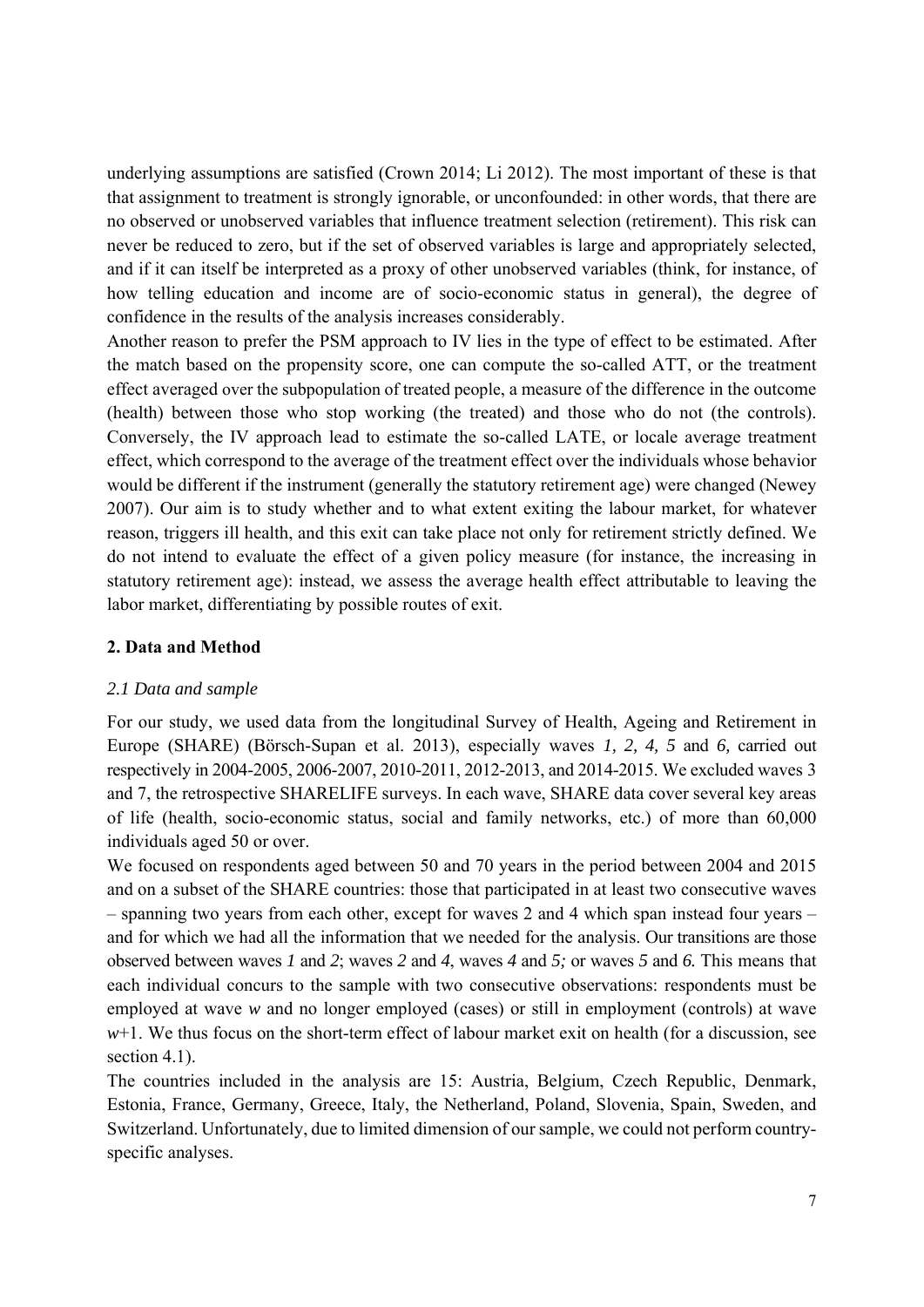#### *2.2 Analytical strategy*

In our study, we applied a propensity score matching approach (paragraph 2.3), to identify the *causal effect* of leaving the labour market on various measures of health (paragraph 2.4), using a large set of individual information (paragraph 2.5). Very briefly, under a few assumptions, we estimate the effect of discontinuing one's work ("treatment") on health by comparing two groups of individuals who are as similar as possible in all observed respects, except for the fact that, between two consecutive waves of the SHARE survey, some leave the labour market (treated individuals, or cases) and some do not (matched individuals, or controls). Any systematic difference in the health outcome between the two groups can therefore be interpreted as statistically "caused" by the change in status.

In the first step of the analysis, we included all those who left the labour market, or *leavers*. These are those who stopped working between two consecutive waves, for *any* reason: they were employed at wave *w,* but not at wave *w*+1.

Then, to investigate possible differences in the routes to retirement, we broke this group down into three sub-groups, as follow (Table 1):

- i) *Retirees*: those who formally retired between two consecutive waves: they were employed at wave *w,* and formally retired at wave *w*+1;
- ii) *Drop-outs*: those who stopped working between two consecutive waves, but did not formally retire: they were employed at wave *w,* and either unemployed or looking after home/family, at wave *w*+1;
- iii) *Sick and disabled:* those who stopped working between two consecutive waves, but did not formally retire: they were employed at wave *w,* and permanently sick or disabled at wave *w*+1.

|                                                              |                                                              | Total |       | <b>Men</b> Women |
|--------------------------------------------------------------|--------------------------------------------------------------|-------|-------|------------------|
| Always employed individuals (control group, before matching) | 7.350                                                        | 3.624 | 3,726 |                  |
|                                                              | Leavers: stopped working for any reason $(i+ii + iii)$       | 4.800 | 2.485 | 2.315            |
| Stopped working                                              | ( <i>i</i> ) Retirees: stopped working for formal retirement | 3.794 | 2.048 | 1.746            |
| (treated group)                                              | $(ii)$ Drop-outs: unemployed, looking after home or family*  | 727   | 280   | 447              |
|                                                              | <i>(iii)</i> Sick or disabled                                | 279   | 157   | 122.             |

*Table 1 – Cases (three types) and controls considered in this analysis, overall and by sex (aged 50 to 70 years, several EU countries, between 2004 and 2015)* 

\* Although some differences may exist, due to the reduced sample size, we put together these two labour market exit patterns. Source: SHARE data

As the last group – the *sick and disabled* (*iii*) – is small and highly selected, we decided to drop it. For the other groups instead we estimated the short-term health effect of leaving the labour market, keeping as a reference group those who remained in employment.

In the second step of our analysis, we estimated the health effect of "retirement" highlighting the role of a few in our opinion relevant stratification variables.

2.3 Method

To estimate the effect on people's health of exiting the labour market, we followed the *potential outcome approach* (e.g., Imbens and Rubin 2015). For each individual *i* (*1*, …, *n*), we observed a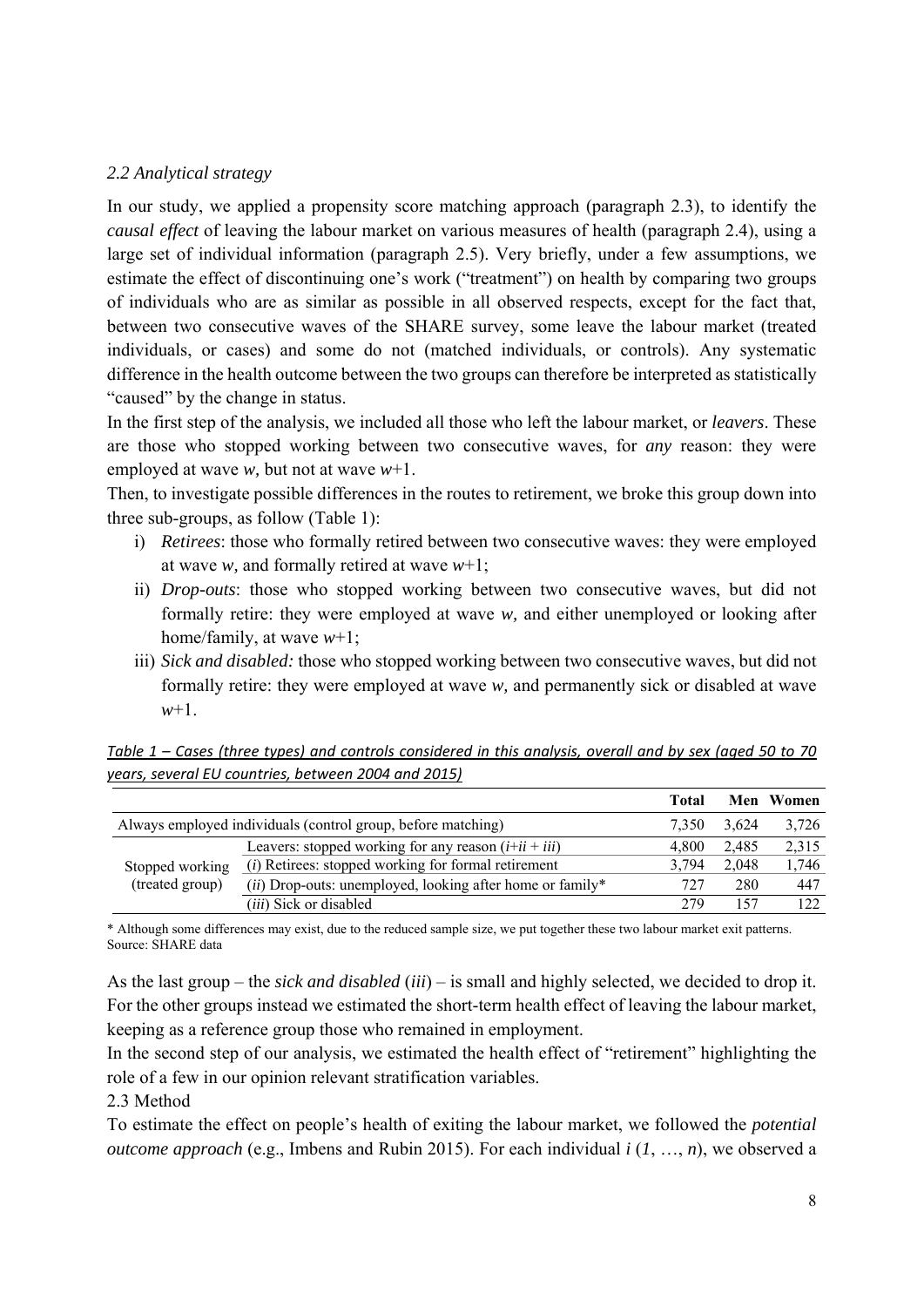vector X*i* of characteristics measured at wave *w* (pre-treatment characteristics). Let T*i* denote the treatment variable indicator, equal to 1 if individual *i* leaves the labour market between two consecutive waves of the survey, zero otherwise. Under the Stable Unit Treatment Value Assumption (Rubin 1980, see Appendix), for each individual *i* observed in employment at wave *w* there are two potential outcomes at wave  $w+1$ ,  $Y_i(1)$  and  $Y_i(0)$ , if *i* does or does not leave the labour market, respectively.

A comparison of these potential outcomes, typically their difference, gives a measure of the causal effect of the transition out of the labour market. We consider the Average Treatment effect on the Treated (ATT), that is the average effect of this transition on those who actually leave the labour market:

#### $ATT = E[Y_i(1) - Y_i(0) | T=1]$

As we use observational (not experimental) data, we need two assumptions on the treatmentassignment mechanism. First, unconfoundedness, or "selection on observables". Formally, this requires that, conditioning on *observed* covariates, the treatment assignment (leaving or not leaving the labour market) must be independent of the potential health outcomes  $- T_i \perp (Y_i(0), Y_i(1))/X_i$ . Second, the overlap assumption requires that there is sufficient overlap in the distribution of the covariates between treated and control units,  $0 \leq P(T_i=1|X_i=x) \leq 1$  for each *i*, which basically means that both come from overall comparable groups and that for each treated individual, a "corresponding" control individual (with similar background characteristics) can be found.

This comparison is made through the propensity score, or the probability of leaving the labour market, estimated through a probit model in this case, conditional on the observed covariates. The propensity score is a balancing score: conditional on the propensity score, the distribution of the covariates is similar between treated and controls, and therefore independent of the treatment. If the unconfoundedness and the overlap assumptions hold, matching on the propensity score is sufficient to remove confounding, and what emerges (health effect) can be safely attributed to the treatment (exiting the labour market, in this case; Rosenbaum and Rubin 1983).

In our case, we considered a large set of covariates covering demographic, social, economic, family, and job-related aspects, thus capturing very many observed (and proxying also several unobserved) characteristics. We checked that the distributions proved comparable between treated and controls, and we also ran a sensitivity check (see Appendix). Finally, with PSM, we selected a sub-group of *control*s, that is a group of individuals who remained in the labour market between two subsequent waves and who were as similar as possible to the *treated*, those who left it. The variables used to calculate the propensity score are listed in paragraph 2.5 and in the Appendix.

In selecting controls, we opted for a 1-to-1 nearest neighbour matching (Abadie and Imbens 2011) with replacement. Among the potential controls (first row of Table 1), for each individual exiting the labour market we selected the closest control (still in the labour market at wave *w*+1, and with the closest propensity score), allowing a non-treated individual to be used more than once as a match. More details on the technical aspects of the matching procedure (i.e., caliper, common support and balancing before and after matching) are discussed in the Appendix.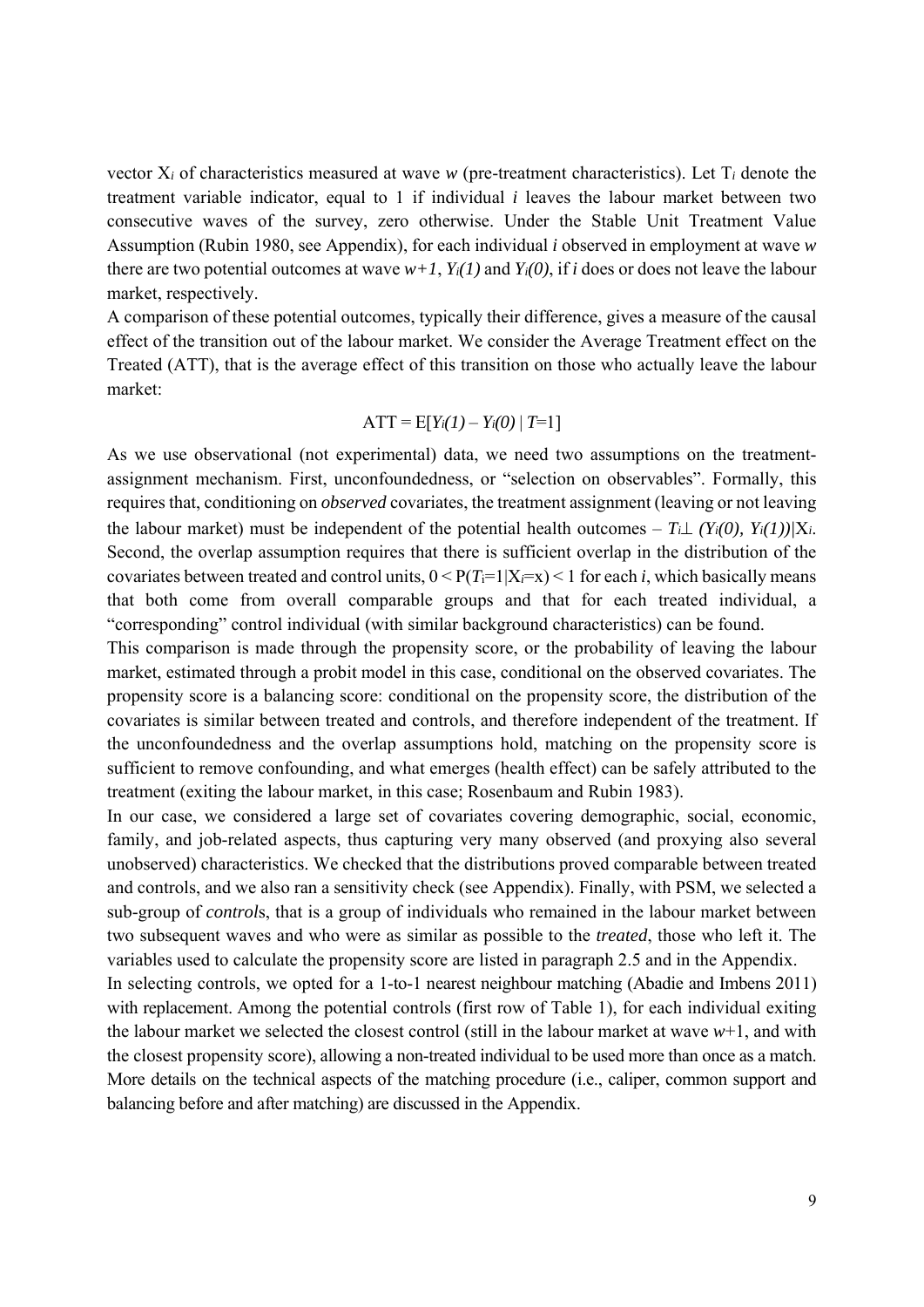#### *2.4 Health outcomes*

We evaluated the health differences between treated and control units – or between those who did and did not leave the labour market –considering three health outcomes measured at wave *w*+1. First, we used the frailty index, a 40-item index validated on the SHARE dataset, measuring the number of accumulated health deficits (Romero-Ortuno and Kenny 2012). It summarizes individual frailty both in objective (e.g., grip strength and body mass index) and subjective terms (e.g., self-reported health and mood). The count of deficits for each person is divided by 40 (total number of possible deficits considered), so that individuals in good health score 0, while individuals in the worst possible health conditions score 1.

Next, we used a composite indicator of depression constructed from the 12 basic items of the EURO-D scale (Prince et al. 1999): depressed mood, pessimism, suicidality, guilt, sleep, interest, irritability, appetite, fatigue, concentration, enjoyment and tearfulness. This scale, ranging between 0 (not depressed) and 12 (severe depression), was developed to derive a common scale of depression symptoms, especially in late life, on different indicators in several European countries. We divided this count by 12, so that individuals with good mental health score 0, while individuals with severe depression score 1.

Finally, as is commonly done in this area of research (e.g., Voss et al. 2020), we considered also a general measure of health, self-perceived health, dichotomizing the original 5-point scale into 0=good (excellent, very good, or good) and 1=poor (fair or poor).

#### *2.5 Propensity score matching variables*

A critical issue in the design phase of an observational study is the choice of the pre-treatment variables conditional on which unconfoundedness and overlap assumptions are reasonable. To this end, a large and representative set of pre-treatment characteristics – all measured at wave *w*, prior to retirement to avoid the endogeneity problem – has been accurately selected. We based this selection on a priori substantive knowledge of the phenomenon (e.g. Caliendo and Kopeinig 2008) derived from the literature on retirement-health relationship. Below, we list the variables used for the probit estimation of the propensity score: more details about the coding of these variables and the balancing of the propensity score are reported in the Appendix.

First, in the specification of the propensity score we included various measures of health. Accounting for the health status *prior* to retirement is fundamental to control for potential selection, as bad health itself can push individuals out of the labour force. We included the same three health measures used as outcomes in the subsequent wave *w*+1*:* self-perceived health, frailty index, and depression. In addition, to account for other possible aspects linked to physical health, we also considered self-reported hearing and eyesight difficulties, limitation in activities of daily living (ADL) and in instrumental activities of daily living (IADL), mobility limitations, the global activity limitation indicator (GALI), the presence of chronic diseases, grip strength, and obesity. We added controls for smoking and physical activity, two important health-related behaviours.

Second, we considered several socio-demographic characteristics, potentially linked to both health and labour market exit: gender, age and age squared, education, subjective evaluation of one's own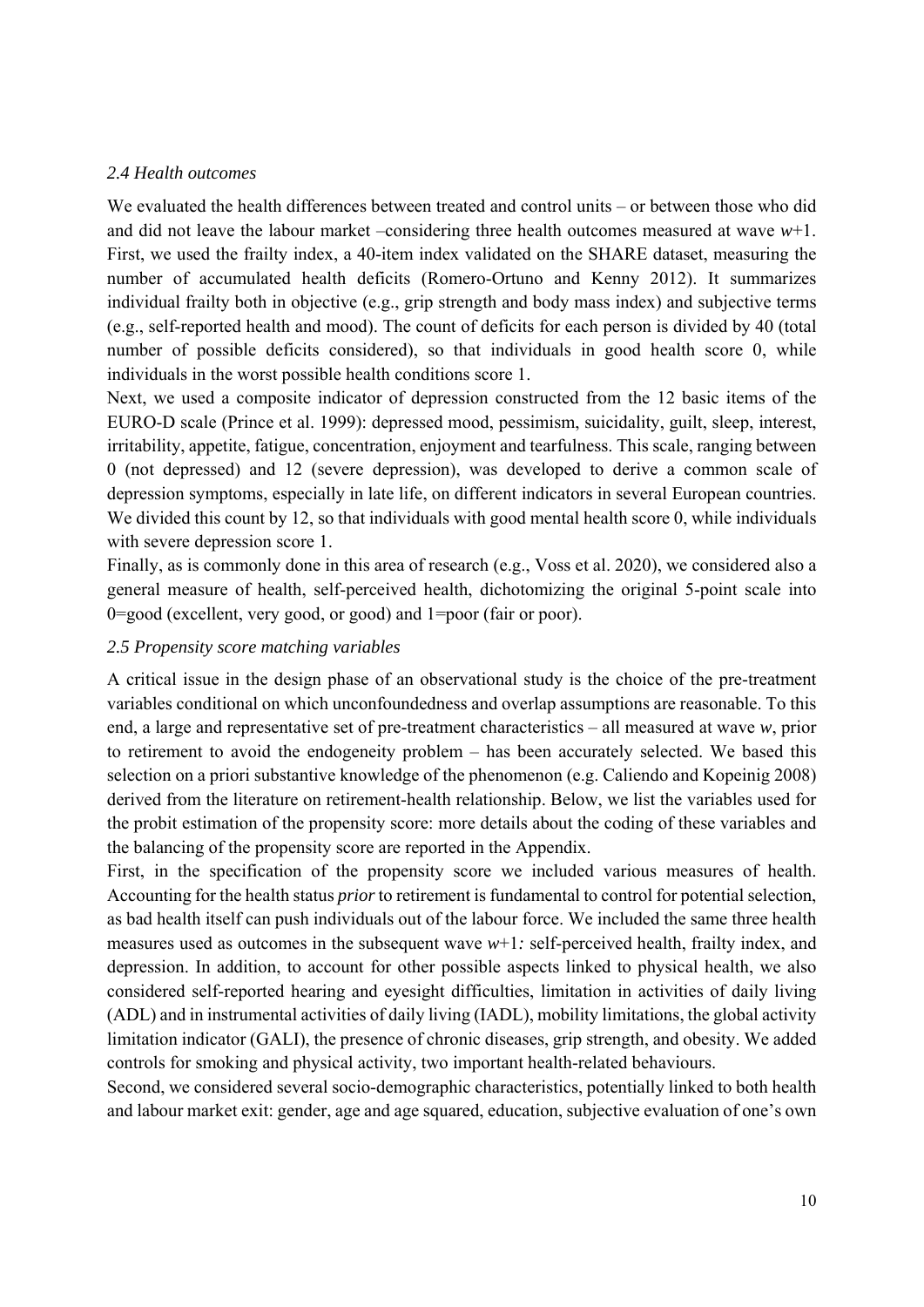economic situation. We kept into account the country of residence, to capture, at least roughly, unobserved characteristics differentiating individuals in our sample.

Third, we introduced the family network, controlling whether the respondent had a partner, if at least one parent was still alive, the number of siblings, children and grandchildren, and the household size.

Job-related characteristics form the fourth set of variables included in the estimation of the propensity score, as these are possible confounders in the link between labour market exit and health: type of contract and job satisfaction as declared by the respondent. To account for a potential anticipatory element, we also included the preference, expressed in wave *w*, to retire as early as possible from the current job.

#### **Results**

Table 2 shows the estimates of the ATT effects on various health outcomes according to the three different definitions of retirement used in this paper: *leavers* (those who stopped working *tout court*), *retirees* (those who formally retired), and *drop-outs* (those who stopped working without taking formal retirement). The health outcomes are coded so that the higher the score, the worse the health status (higher frailty, higher depression, worse perceived health). As previously described, the ATT effect represents the difference in the effect between the treated and the control group; in our case, a positive ATT effect means that treated individuals exhibit worse health conditions than controls, thus indicating a damaging effect of labour market exit on health.

First, let us consider the more comprehensive group of *leavers*. Leaving the labour market, at least between 50 and 70 years of age, *seems* to cause a general deterioration of health, especially in terms of frailty, although the magnitude of the effects is small.

This negative effect, however, depends on the route to labour market exit. Formal retirement (*i*) does not appear to affect health in our sample, in either way (a slightly worsening effect, significant at 10% level, can be detected only for the frailty index of men). Conversely, those who leave their job not because of formal retirement but for other reasons, the *drop-outs* (*ii*), later suffer from worse health conditions, with all the three health indicators considered here. In this case, the magnitude of these ATT effects is far from negligible, equalling 0.015, 0.029 and 0.068 respectively for frailty, depression and self-perceived health, with even higher values for men. Those who stopped working because of unemployment and family reasons, generally showed higher frailty levels, a higher number of depressive symptoms, and more frequently declared to be in poor health. This finding confirms what has generally been found in the literature: when discontinuing work is not a (totally) free decision, as it probably happens in these cases, distress, depression and a deterioration of both objective and subjective health may ensue (e.g., Daly and Delaney 2013).

These results bear, we believe, two relevant implications. The first is that a precise definition of "retirement" is necessary to determine the direction and magnitude of the health effects of an interruption in one's labour activity, because of the different mechanisms behind this passage. The second is that remaining at work, even at relatively high ages, is not detrimental for health - and this is particularly important in an epoch when raising retirement ages seems to be one of the necessary tools to preserve the viability of pension systems.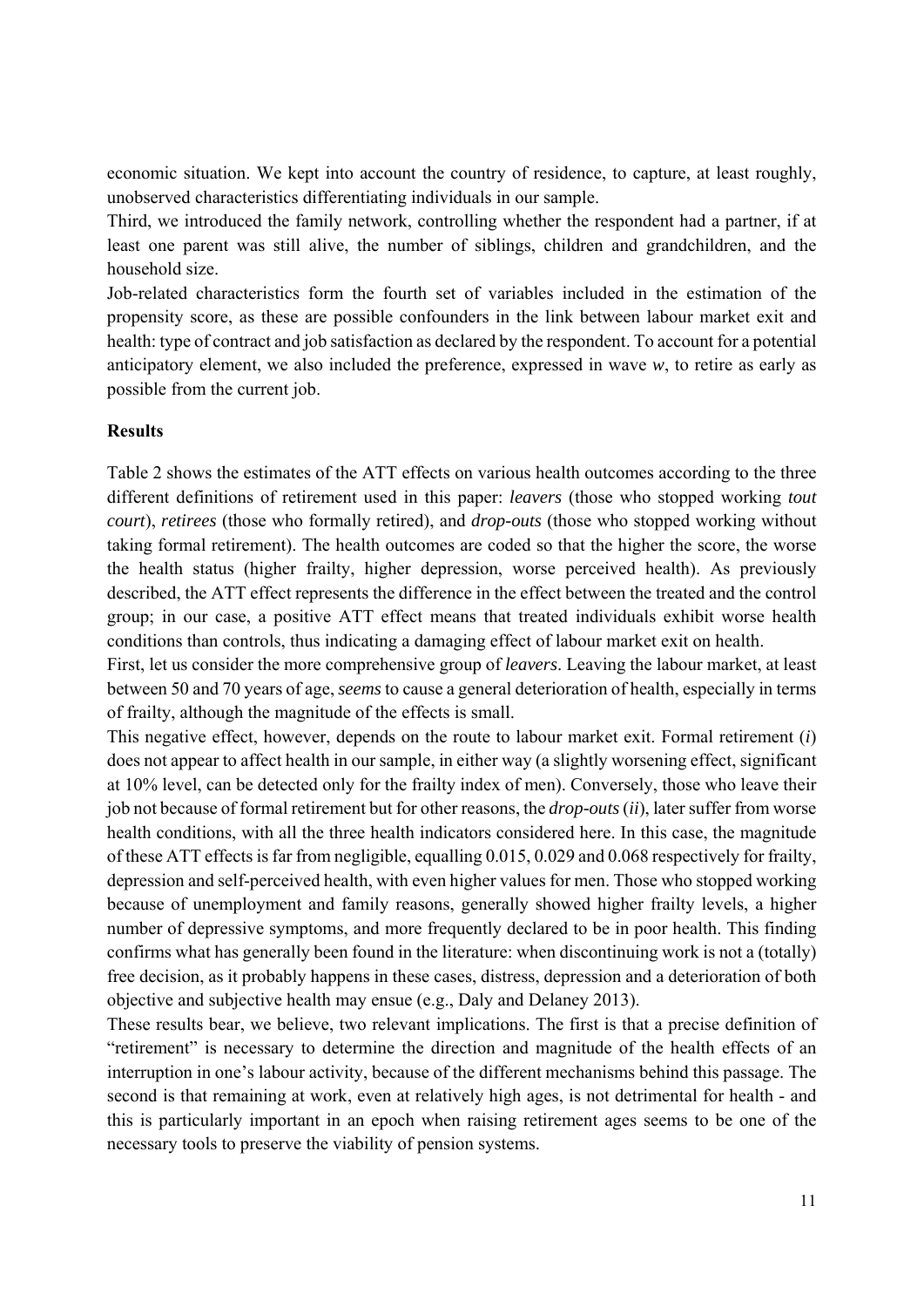|                              | N of treated | <b>Frailty Index</b> | <b>Depression</b> | <b>Bad self-perceived health</b> |
|------------------------------|--------------|----------------------|-------------------|----------------------------------|
|                              | individuals  | ATT sig.             | ATT sig.          | ATT sig.                         |
| Leavers $(i+ii+iii)$         |              |                      |                   |                                  |
| Men and women                | 4,800        | $0.009***$           | 0.003             | $0.029 +$                        |
| Men                          | 2,485        | $0.008*$             | 0.001             | 0.037                            |
| Women                        | 2,315        | 0.004                | $-0.002$          | 0.000                            |
| <b>Retirees</b> ( <i>i</i> ) |              |                      |                   |                                  |
| Men and women                | 3,794        | 0.002                | $-0.009$          | $-0.016$                         |
| Men                          | 2,048        | $0.007+$             | $-0.001$          | 0.017                            |
| Women                        | 1,746        | $-0.003$             | $-0.013$          | $-0.041$                         |
| $Drop-outs$ (ii)             |              |                      |                   |                                  |
| Men and women                | 727          | $0.015***$           | $0.029**$         | $0.068**$                        |
| Men                          | 280          | $0.016*$             | $0.031*$          | $0.140***$                       |
| Women                        | 447          | $0.013**$            | 0.026             | $0.074*$                         |

*Table 2 – Models results: estimates of the ATT effects on frailty index, depression, self‐perceived health. (Overall and by gender, according to the three definitions of retirement defined in the text) Significance level: \*\*\*p<0.001; \*\* p<0.01; \* p< 0.05; + p<0.10* 

Source: SHARE data, 15 European countries, between 2004 and 2015

Let us now move to the second step of our analysis, where we focus separately on the two subgroups of formal retirees and drop-outs. Table 3 presents ATT effect estimates of retirement on the *retirees* for our three health outcomes according to some selected individual and job-related characteristics (for the sake of brevity, results are shown here for men and women together, but they hold also for the two genders separately. Details available upon request).

*Table 3 – Models results: estimates of the ATT effects computed for the group of retirees, by selected individual and job‐related characteristics, on: frailty index, depression, self‐perceived health.* 

|                                 | N of treated | <b>Frailty Index</b> | <b>Depression</b> | <b>Bad self-perceived health</b> |
|---------------------------------|--------------|----------------------|-------------------|----------------------------------|
|                                 | individuals  | ATT sig.             | ATT sig.          | ATT sig.                         |
| <b>Educational Level</b>        |              |                      |                   |                                  |
| Low                             | 2,397        | $0.008 +$            | 0.003             | 0.039                            |
| High                            | 1,397        | 0.001                | $-0.016$          | $-0.050 +$                       |
| Psychologically demanding job   |              |                      |                   |                                  |
| No                              | 2,081        | 0.002                | $-0.008$          | $-0.015$                         |
| Yes                             | 1,713        | $-0.002$             | $-0.014$          | $-0.055*$                        |
| Presence of a partner           |              |                      |                   |                                  |
| N <sub>0</sub>                  | 3,016        | 0.002                | $-0.12$           | 0.009                            |
| Yes                             | 778          | 0.007                | 0.005             | $-0.022$                         |
| Presence of grandchildren       |              |                      |                   |                                  |
| N <sub>o</sub>                  | 1,452        | 0.002                | $-0.010$          | 0.011                            |
| Yes                             | 2,342        | 0.001                | $-0.008$          | $-0.021$                         |
| Preference for early retirement |              |                      |                   |                                  |
| No                              | 1,886        | 0.005                | 0.008             | 0.029                            |
| Yes                             | 1,908        | $-0.005$             | $-0.029*$         | $-0.080$ **                      |

*Significance level: \*\*\*p<0.001; \*\* p<0.01; \* p< 0.05; + p<0.10* 

Source: SHARE data, 15 European countries, between 2004 and 2015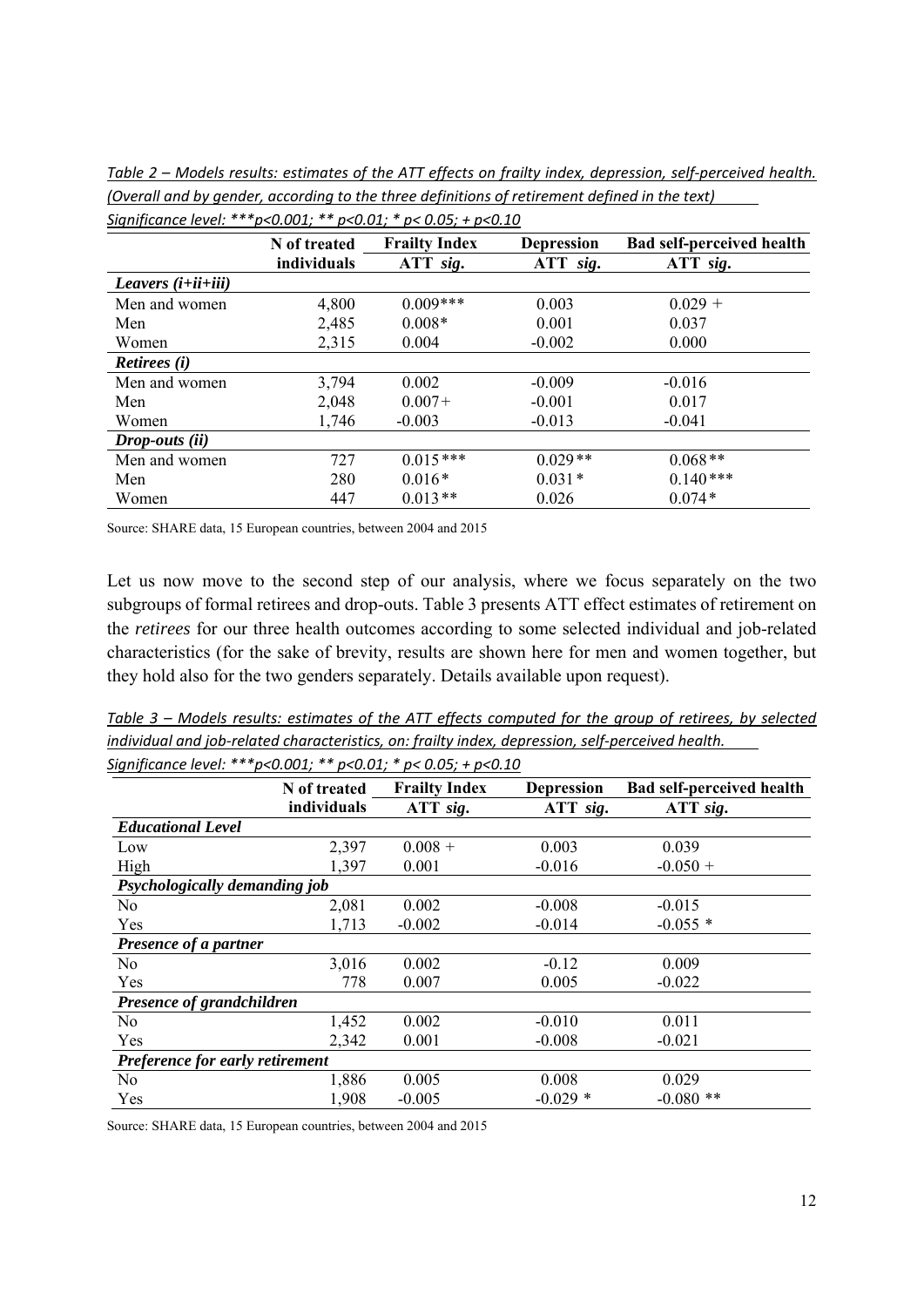Some differences emerge by educational level: lower education is associated with slightly worse health conditions after retirement (i.e., 0.008 for the frailty index), even if this is not significant for depression (0.003) or self-perceived health (0.039). Instead, a beneficial effect of retirement on perceived health emerges for the highly educated (-0.050), and for those who had a psychological demanding job (-0.015). These results are slightly more robust for women (not shown). The presence of a partner or grandchildren has positive effects on the self-perceived health of women (not shown), but these effects disappear when considering simultaneously men and women. Finally, as expected, those who longed for retirement improve after reaching it, both in terms of depression (-0.029) and self-perceived health (-0.080).

As for the *drop-outs* – those who left the labour market for unemployment or family reasons, Table 4 – the negative effect of leaving the labour market emerges consistently in all the health dimensions considered here, and it is almost always significant, and occasionally even highly significant. Leaving the labour market deteriorates health especially when the previous occupation was psychologically demanding, and also for those with low education. Even those who were unsatisfied with their job are worse off once they discontinue it.

The results about the presence of a partner reported in Table 4 are interesting, but they hide remarkable gender differences. In particular, health deteriorates for the men who do not have a living partner, while for women it is the presence of a partner that is linked to worse health. The presence of grandchildren does not have relevant impact on health, for either sex.

| <i>Siynijicunce level.</i>    | $D \setminus U \cup U \cup I$<br>USU.UI, | $\mu$ v.v., $\tau$ $\mu$ v.i.v |                   |                                  |
|-------------------------------|------------------------------------------|--------------------------------|-------------------|----------------------------------|
|                               | N of treated                             | <b>Frailty Index</b>           | <b>Depression</b> | <b>Bad self-perceived health</b> |
|                               | individuals                              | ATT sig.                       | ATT sig.          | ATT sig.                         |
| <b>Educational Level</b>      |                                          |                                |                   |                                  |
| Low                           | 567                                      | $0.135$ **                     | *<br>0.026        | $\ast$<br>0.064                  |
| High                          | 156                                      | $0.156$ *                      | 0.027             | 0.064                            |
| Psychologically demanding job |                                          |                                |                   |                                  |
| N <sub>o</sub>                | 407                                      | $***$<br>0.014                 | 0.027<br>∗        | $0.086$ *                        |
| Yes                           | 320                                      | $***$<br>0.017                 | 0.027<br>$^{+}$   | $0.104$ **                       |
| <b>Job</b> satisfaction       |                                          |                                |                   |                                  |
| N <sub>0</sub>                | 91                                       | 0.012                          | 0.023             | 0.080                            |
| Yes                           | 636                                      | **<br>0.014                    | 0.020<br>$+$      | $0.076$ **                       |
| Presence of a partner         |                                          |                                |                   |                                  |
| No                            | 585                                      | $0.010*$                       | 0.019<br>$+$      | $0.066*$                         |
| Yes                           | 142                                      | ***<br>0.030                   | 0.046<br>∗        | 0.070                            |
| Presence of grandchildren     |                                          |                                |                   |                                  |
| N <sub>o</sub>                | 364                                      | $0.009 +$                      | $\ast$<br>0.034   | $0.083*$                         |
| Yes                           | 363                                      | $0.013$ *                      | 0.011             | $0.067 +$                        |
|                               |                                          |                                |                   |                                  |

*Table 4 – Models results: estimates of the ATT effects computed for the group of drop‐outs, by selected individual and job‐related characteristics, on: frailty index, depression, self‐perceived health. Significance level: \*\*\*p<0.001; \*\* p<0.01; \* p< 0.05; + p<0.10* 

Source: SHARE data, 15 European countries, between 2004 and 2015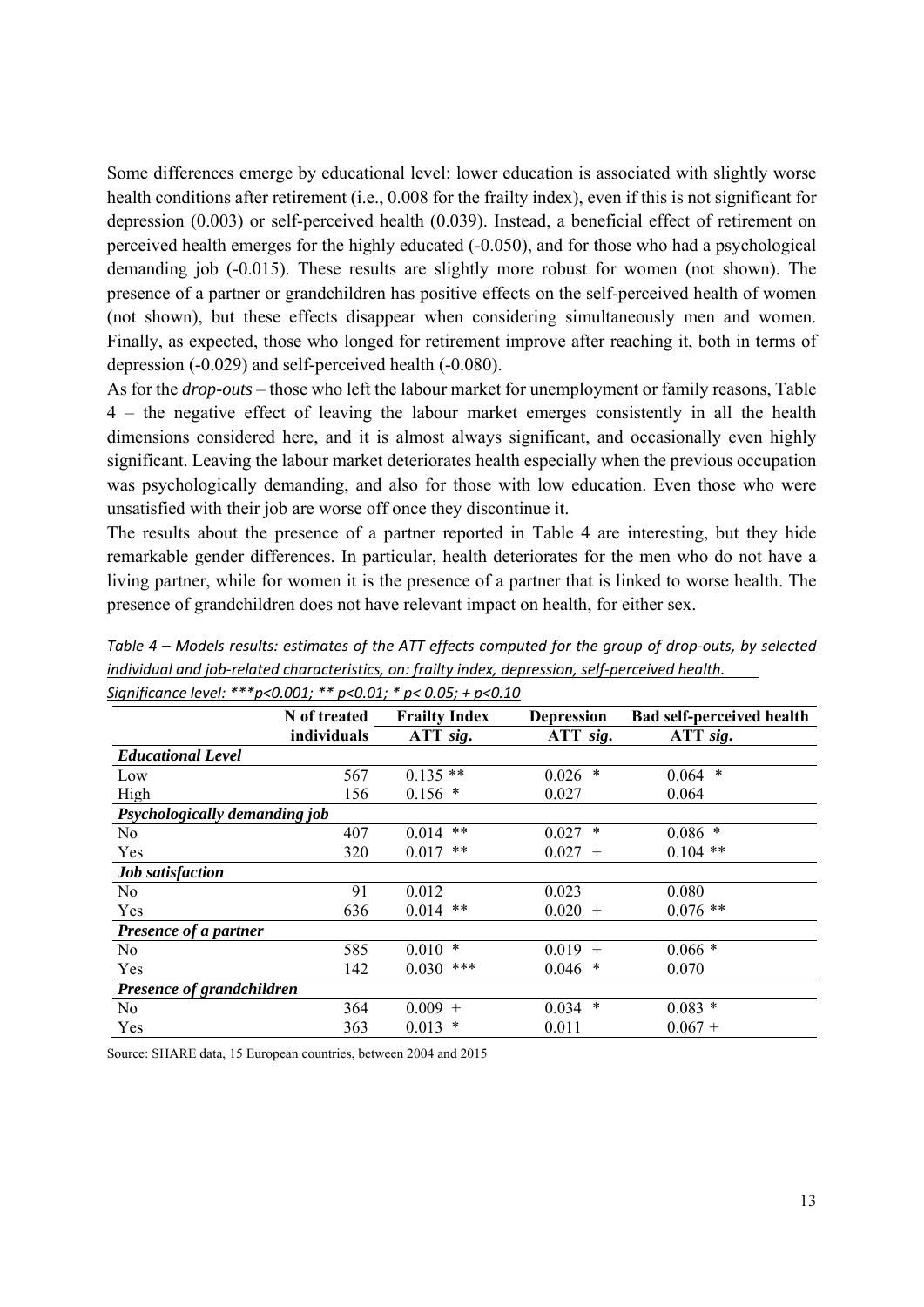#### **Discussion**

In this study, we analysed the health consequences of leaving the labour market in a group of European countries in recent times. Our purpose was to clarify three main issues. First, we applied a propensity score matching approach, a technique relatively rare in this field of study, which the rich set of pre-treatment variables available in the SHARE data made possible. These refer to health, life-style behaviours, demographic, social and family traits, and job-related features, and enabled us to minimize the possible influence of "confounders" on the relation of interest. Second, we considered different pathways out of the labour market because, as we suspected and as it turned out, results depend on the very definition of "retirement". Third, we estimated the health effect of exiting the labour market differentiating by various individual and job-related characteristics.

We considered three different measures of health: *the frailty index* (a composite measure including objective and subjective aspects); a common and reliable measure of depression, *the Euro-D scale*; and *self-perceived health*, the quintessential indicator of subjective health.

Our results highlight the importance of considering the routes that lead a mature worker out of the labour market. Loose definitions of retirement, such as "all those who, past a certain age (e.g., 50) years), leave their occupation for whatever reason" may lead to wrong conclusions. In fact, formal retirement itself has virtually no effect on health, either good or bad. This is good news, in our opinion: health concerns cannot be used as an argument against postponing the retirement age in case of need, for instance for the safeguard of pension systems. Rather, increased effort should be put in keeping mature people at work, even when difficulties emerge, either in the labour market (unemployment) or in the family sphere: those who quit their job for these reasons are worse off – at least, shortly after retirement, the only effect that we could measure. Our findings are essentially independent of the health indicator considered: all of them signal a worsening of health when the labour market is abandoned for reasons other than formal retirement.

Our results also emphasise that individual and job-related characteristics may shape the relationship between labour market exit and health. As for self-perceived health, for instance, the idea that retirement may represent a relief for workers with psychologically demanding jobs found only limited support. A modest positive effect emerges also for highly educated individuals. Not surprisingly, those who expressed preferences to retire as early as possible report lower depression and improved self-perceived health after retirement. Focusing on the subgroup of drop-outs for unemployment or family reasons, the negative effect – which is generally present – is stronger for the low educated, possibly because their possibilities of re-employment are lower. The family context, especially the presence of a partner, matters as well, with gender differences. Health worsens for men without a partner and for women *with* a partner. A possible explanation lies in the caregiver role traditionally played by women, who may have to leave the labour market to look after family members in need (i.e., a sick or disabled relatives); conversely, men who leave the labour market before retirement suffer from the lack of a partner on whom to rely. Unfortunately, our data do not permit us to verify this conjecture.

Overall, we showed that it is not possible to identify a unique link between labour market exit and health. Individual heterogeneity is fundamental in shaping results.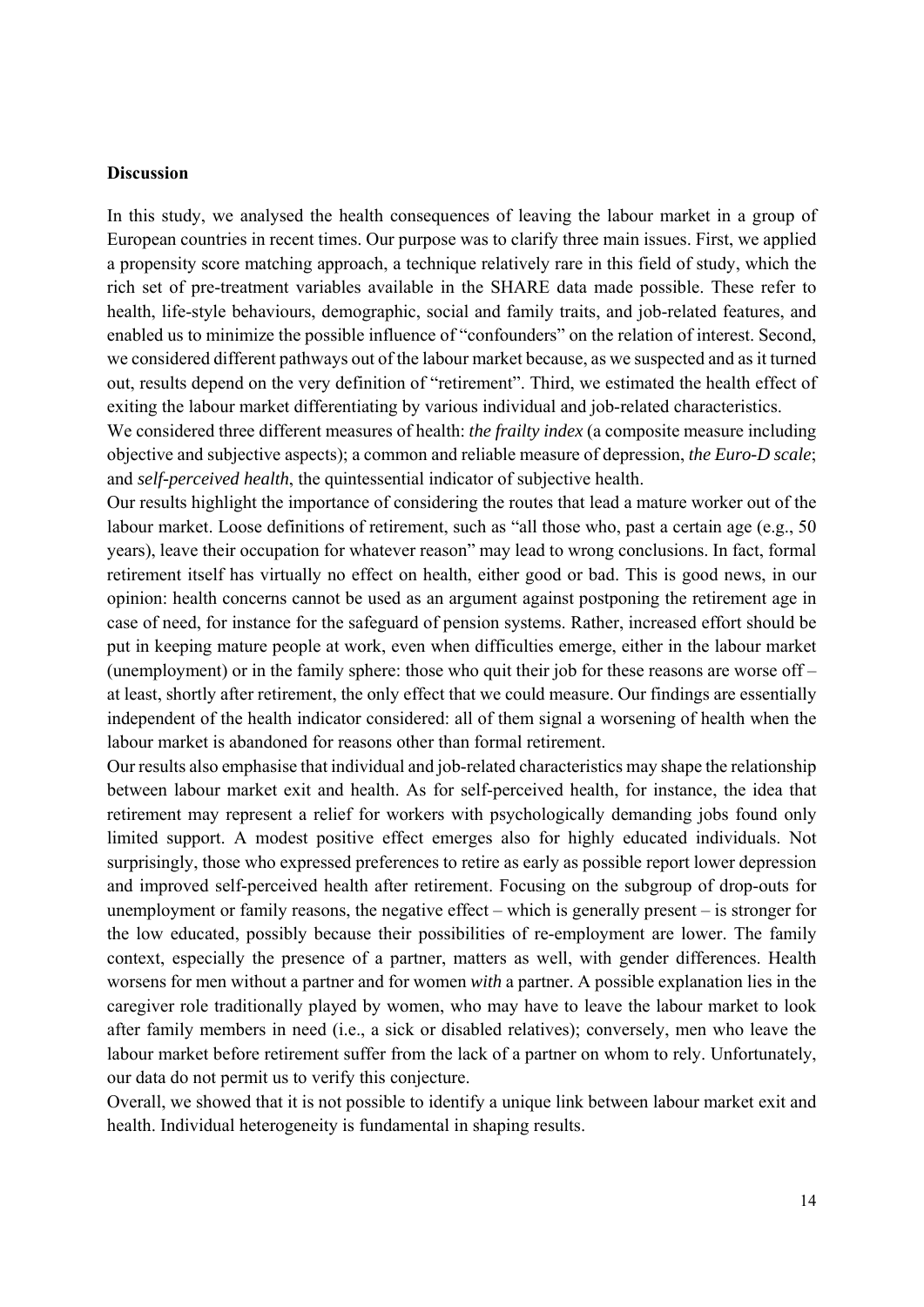#### *4.1 Limitations and strengths*

Our study has a number of limitations. First, the panel nature of our sample reduced the number of observations, which resulted in large standard errors: incidentally, this could explain why several parameters, while with the expected sign, did not prove significant. Moreover, due to the reduced sample size, we could not go into greater detail, and we were forced to ignore country differences, for instance, which may be relevant because of the specificity of their welfare and social protection systems (Richardson et al. 2019).

A second limitation of this study is its time frame: health consequences may emerge after a longer interval than we could cover here. We are aware that we focus only on the short-term health effects of retirement, and that we cannot measure the possible evolution of these effects, including, for example the so-called "honeymoon phase" for the newly retired, who are happy at first, but perhaps less so in the long run (Hershenson 2016). On the other hand, limiting our study to a two-wave span allows us to minimize attrition, and maximize our sample size. Attrition could potentially be problematic for studies on health and retirement, because of selection (people in worse health are more likely to drop out of the panel). In SHARE data, attrition is high, ranging between 30% (when two consecutive waves are considered, two years apart) and 50% (when the interval between waves reaches four years). However, if a bias were present, it would lead to an underestimation of the effects that we measure here, because people in poor health are more likely to exit the panel. Besides, the large number of variables considered in our PSM (also in terms of health) makes the two groups highly similar (cases and controls: see Figure A1 and Table A2 in the Appendix), which reinforces our confidence in our findings.

In our analysis we could not distinguish those who have literally just exited the labour market (a few days before the interview) from those who transitioned "long" before (up to two years; even up to four in the passage from wave 2 to wave 4 of the SHARE rounds). For the subgroup of the *retirees*, however, we have the exact date of retirement: in this case, we verified that the distribution of these retirement periods is at random, and that including it in the analysis leaves the results unchanged (not shown here but available upon request).

Another potential limitation of our study, typical of the PSM approach followed here, is due to unobserved factors, which could invalidate the unconfoundedness assumption. This is something that, by definition, cannot be verified. However, we controlled for a very large set of pre-treatment characteristics, including health, precisely to minimize the risk of selection and reverse causality. We also simulated the presence of potential unobserved confounders (see Appendix), and the results of this robustness check indirectly supports the claim that no unobserved confounders remain once controlling for the large set of observed characteristics.

Perhaps the most important lesson to be learnt from our study is the importance of distinguishing the routes out of the labour market: retirement proper *vs.* unemployment/family obligations. These groups differ in terms of characteristics, resources and health consequences, non-existing for formal retirees, but clearly visible (and negative) for the others. We deem that this study, by using PSM technique, further contributes to a better understanding of the inconsistency of previous findings on the influence of labour market exit on health.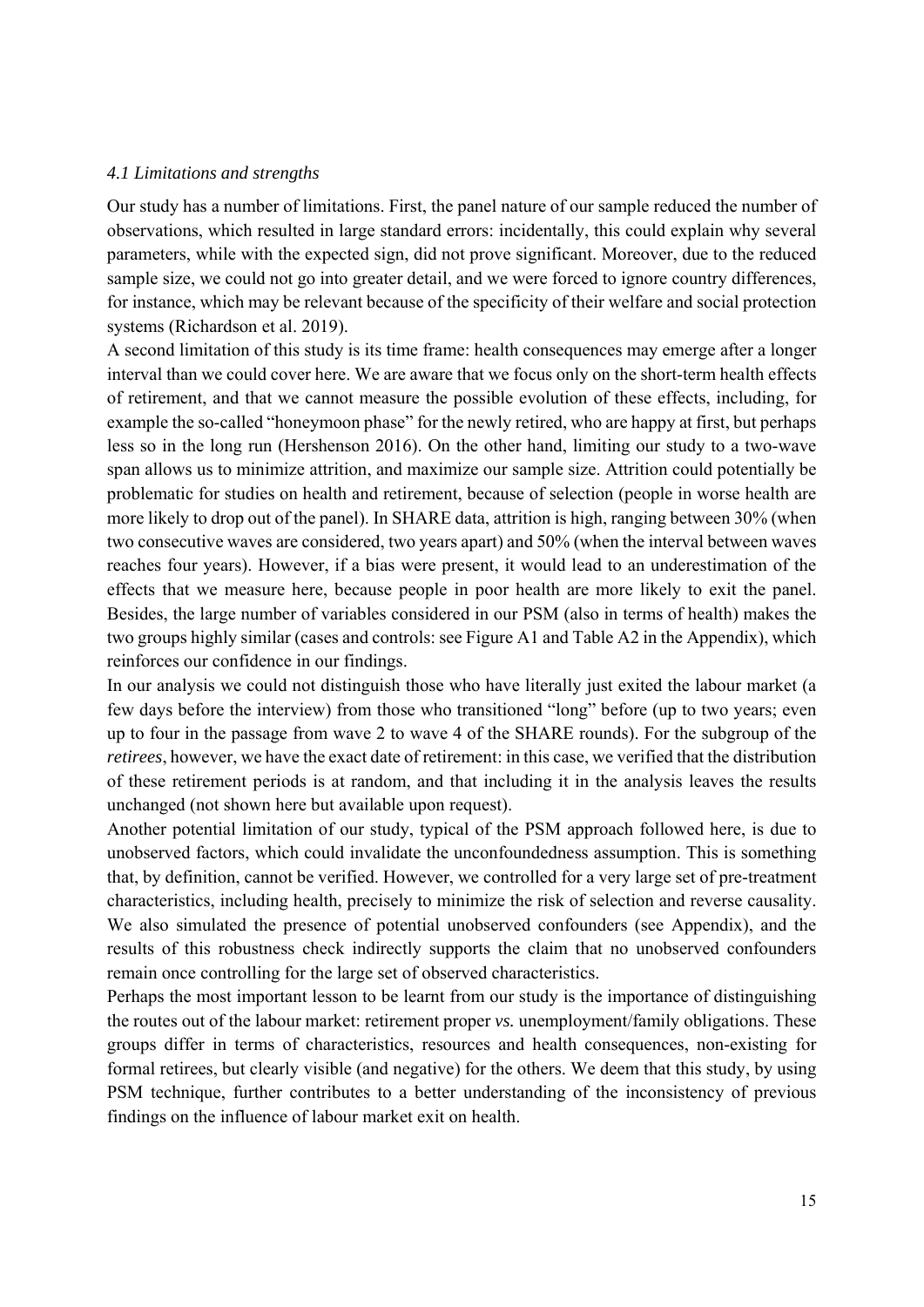#### *4.2 Conclusion*

Leaving the labour market in one's mature years (between 50 and 70 years of age) is a more complex transition than it may seem. Formal retirement is the most frequent case, but there are several other ways out and these alternatives (e.g., unemployment and family reasons) are associated with markedly worse health outcomes. Future research should focus on understanding and combating the causes of premature exit from the labour market, a reason of concern not only in economic terms but also on health grounds in the light of our results.

Our results suggest that labour market attachment, even at relatively high ages, does not damage health, thus reinforcing the idea that longer labour market participation is possible: all in all, this is good news in an era of rapid population ageing and endangered sustainability of pension systems. Between 50 and 70 years, individuals are exposed to age-related exclusionary forces, such as biological health decline and the shrinking of support network, and face limited possibility of reentering the labour market (e.g. OECD 2011, 2019). Back in 2002, the World Health Organization adopted the term "active ageing" to define a policy framework for "*optimizing opportunities for health, participation and security in order to enhance quality of life as people age*" (WHO 2002, p. 12). Policy measures for improving the professional contribution and competitiveness of mature workers are possible, e.g. continuous re-training and up-skilling programs (Boudiny 2013). Our results suggest that they are worth pursuing.

Welfare schemes should also keep into account the needs of those who are forced out of the labour market for family reasons (e.g., to take care of sick relatives). Getting back to work is sometimes possible, even if difficult: when this happens, the wellbeing of these mature workers improves (Voss et al. 2020). Some categories of workers are especially problematic: they suffer from higher risks of dropping out of the labour market, have worse health consequences in these cases, and are the most difficult to re-employ. These are the cases that merit special attention.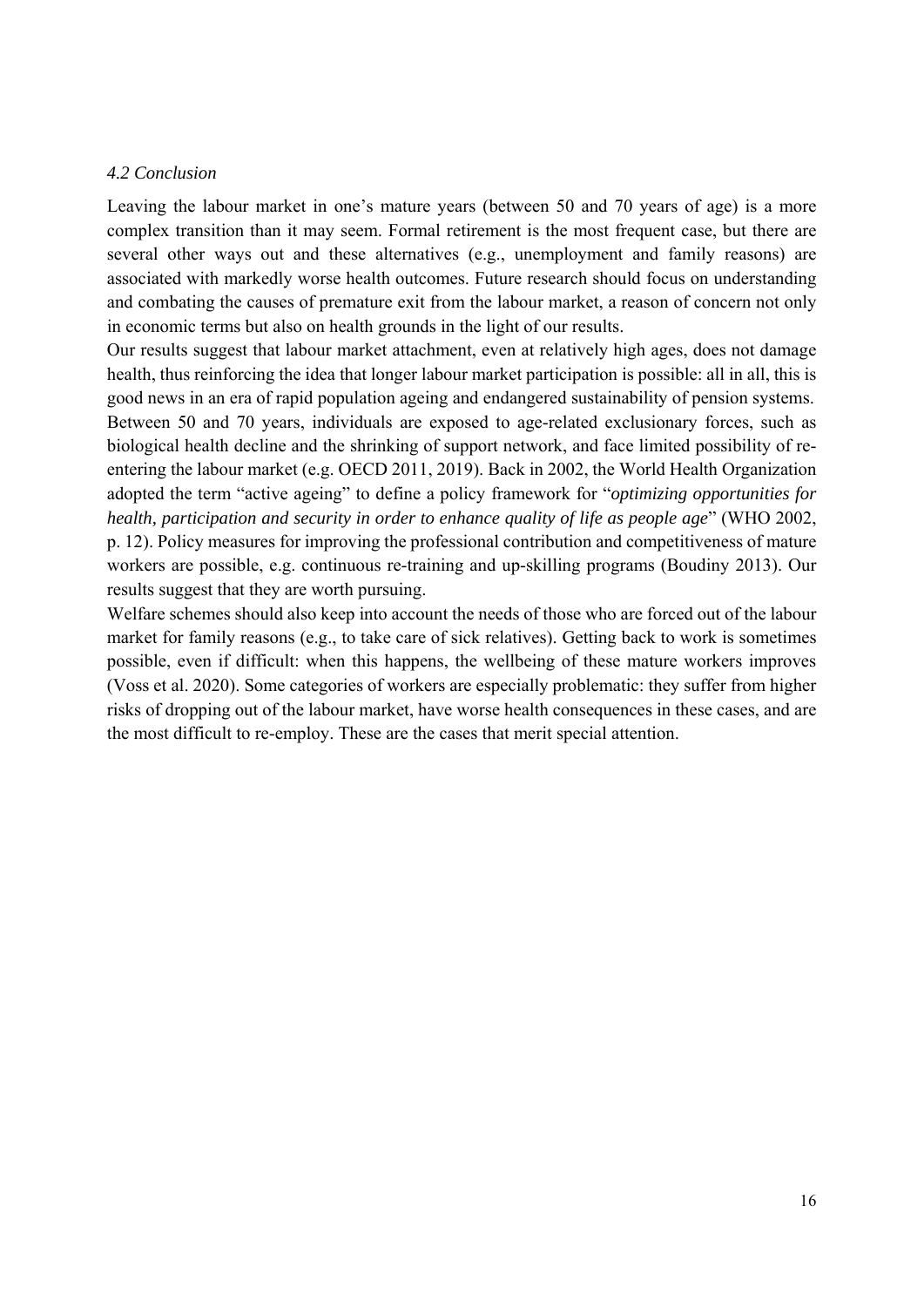#### **References**

- Abadie, A., & Imbens, G. W. (2011). Bias-corrected matching estimators for average treatment effects. *Journal of Business and Economic Statistics*, *29*(1), 1–11.
- Becker, S. O., & Ichino, A. (2002). Estimation of average treatment effects based on propensity scores. *The Stata Journal*, *2*(4), 358–377.
- Behncke, S. (2012). Does retirement trigger ill health? *Health Economics*, *21*, 282–300.
- Blomqvist, S., Westerlund, H., Alexanderson, K., & Magnusson Hanson, L. L. (2020). Labor market exit around retirement age in Sweden and trajectories of psychotropic drugs in a context of downsizing. *BMC Public Health*, *20*(1), 1–12.
- Bonsang, E., Adam, S., & Perelman, S. (2012). Does retirement affect cognitive functioning? *Journal of Health Economics*, *31*(3), 490–501.
- Bonsang, E., & Klein, T. J. (2012). Retirement and subjective well-being. *Journal of Economic Behavior & Organization*, *83*, 311–329.
- Börsch-Supan, A., Brandt, M., Hunkler, C., Kneip, T., Korbmacher, J., Malter, F., et al. (2013). Data Resource Profile: The Survey of Health, Ageing and Retirement in Europe (SHARE). *International Journal of Epidemiology*, *42*(4), 992–1001.
- Boudiny, K. (2013). "Active ageing": From empty rhetoric to effective policy tool. *Ageing and Society*, *33*(6), 1077–1098.
- Caliendo, M., & Kopeinig, S. (2008). Some practical guidance for the implementation of propensity score matching. *Journal of Economic Surveys*, *22*(1), 31–72.
- Celidoni, M., & Rebba, V. (2017). Healthier lifestyles after retirement in Europe? Evidence from SHARE. *European Journal of Health Economics*, *18*(7), 805–830.
- Coe, N. B., & Zamarro, G. (2011). Retirement effects on health in Europe. *Journal of Health Economics*, *30*(1), 77–86.
- Coppola, L., & Spizzichino, D. (2014). The effect of retirement on self-reported health: a gender comparison in Italy. *Vienna Yearbook of Population Research*, *12*, 53–82. http://www.jstor.org/stable/43773386
- Crown, W. H. (2014). Propensity-score matching in economic analyses: Comparison with regression models, instrumental variables, residual inclusion, differences-in-differences, and decomposition methods. *Applied Health Economics and Health Policy*, *12*(1), 7–18.
- De Preter, H., Van Looy, D., & Mortelmans, D. (2013). Individual and institutional push and pull factors as predictors of retirement timing in Europe: A multilevel analysis. *Journal of Aging Studies*, *27*(4), 299–307.
- Denton, F. T., & Spencer, B. G. (2009). What Is Retirement? A Review and Assessment of Alternative Concepts and Measures. *Canadian Journal on Aging / La Revue canadienne du vieillissement*, *28*(1), 63–76.
- Eibich, P. (2015). Understanding the effect of retirement on health: Mechanisms and heterogeneity. *Journal of Health Economics*, *43*, 1–12.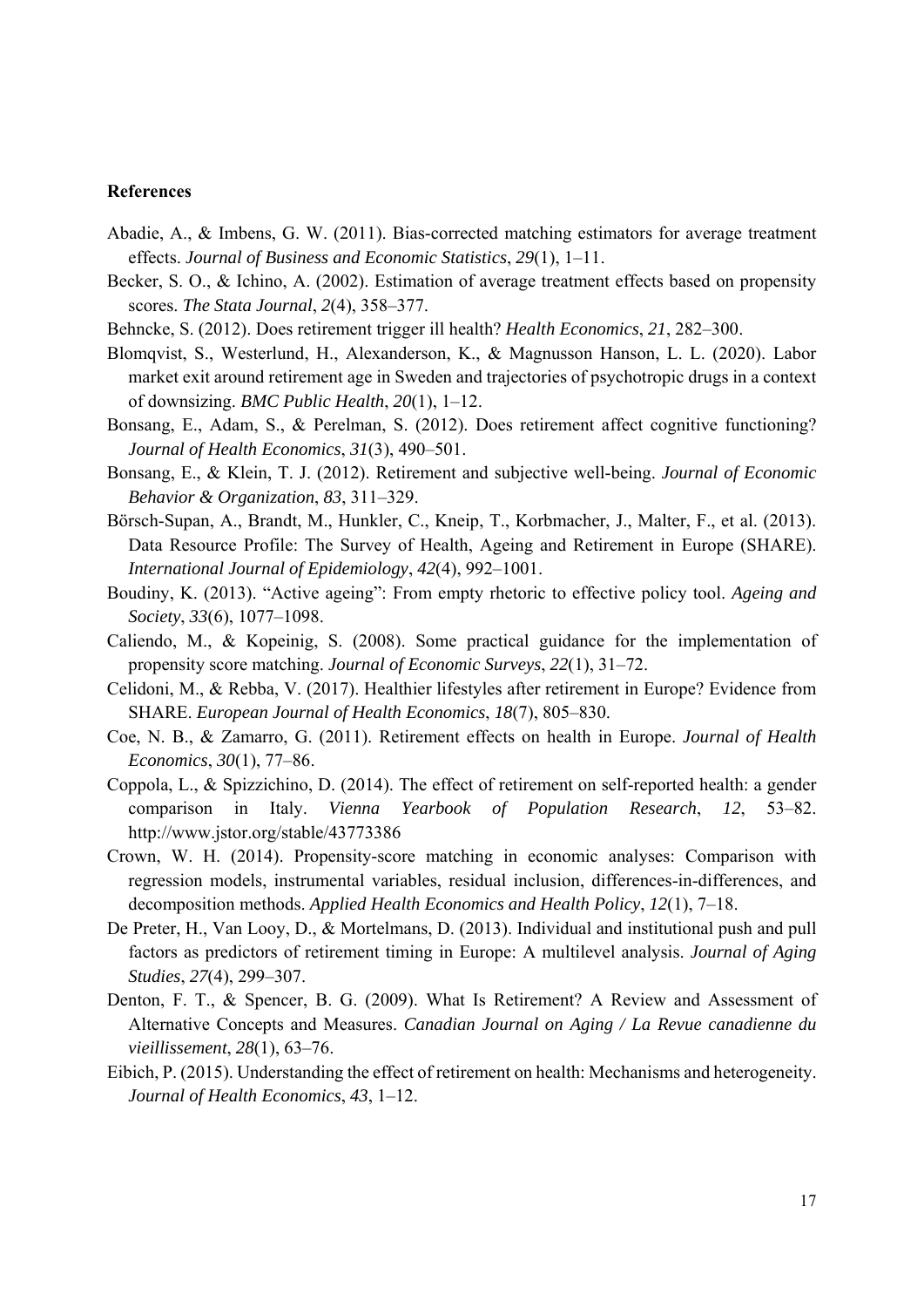- Eyjólfsdóttir, H. S., Baumann, I., Agahi, N., Fritzell, J., & Lennartsson, C. (2019). Prolongation of working life and its effect on mortality and health in older adults: Propensity score matching. *Social Science & Medicine*, *226*(November 2018), 77–86.
- Fe, E. (2020). Pension Eligibility Rules and the Local Causal Effect of Retirement on Cognitive Functioning. *SSRN Paper*, 1–42.
- Grøtting, M. W., & Lillebø, O. S. (2020). Health effects of retirement: evidence from survey and register data. *Journal of Population Economics, 33*(2), 671-704.
- Halleröd, B., Örestig, J., & Stattin, M. (2013). Leaving the labour market: the impact of exit routes from employment to retirement on health and wellbeing in old age. *European Journal of Ageing*, *10*, 25–35.
- Hershenson, D. B. (2016). Reconceptualizing retirement: A status-based approach. *Journal of Aging Studies*, *38*, 1–5.
- Hessel, P. (2016). Does retirement (really) lead to worse health among European men and women across all educational levels?. *Social Science & Medicine*, *151*, 19-26.
- Horner, E. M. (2014). Subjective Well-Being and Retirement: Analysis and Policy Recommendations. *Journal of Happiness Studies*, *15*(1), 125–144.
- Ichino, A., Mealli, F., & Nannicini, T. (2008). From temporary help jobs to permanent employment: what can we learn from matching estimators and their sensitivity? *Journal of Applied Econometrics*, *23*, 305–327.
- Imbens, G. W., & Rubin, D. B. (2015). *Causal inference in statistics, social, and biomedical sciences*. Cambridge University Press.
- Insler, M. (2014). The health consequences of retirement. *Journal of Human Resources*, *49*(1), 195–233.
- Kesavayuth, D., Rosenman, R. E., & Zikos, V. (2018). Retirement and health behaviour. *Applied Economics*, *50*(54), 5859–5876.
- Kolodziej, I. W. K., & García-Gómez, P. (2019). Saved by retirement: Beyond the mean effect on mental health. *Social Science & Medicine*, *225*(August 2018), 85–97.
- Lee, Y., Chi, I., & Palinkas, L. A. (2019). Retirement, Leisure Activity Engagement, and Cognition Among Older Adults in the United States. *Journal of Aging and Health*, *31*(7), 1212–1234.
- Leombruni, R., & Mosca, M. (2019). *PSMatching: A SAS Macro for Treatment Effect Estimation and Missing Data Imputation Based on Propensity Score Matching*.
- Leuven, E., & Sianesi, B. (2003). PSMATCH2: Stata module to perform full Mahalanobis and propensity score matching, common support graphing, and covariate imbalance testing.
- Li, M. 2013. Using the propensity score method to estimate causal effects: A review and practical guide. Organizational Research Methods, 16(2), 188-226.
- Mazzonna, F., & Peracchi, F. (2012). Ageing, cognitive abilities and retirement. *European Economic Review*, *56*(4), 691–710.
- Mazzonna, F., & Peracchi, F. (2017). Unhealthy retirement? *Journal of Human Resources*, *52*(1), 128–151.
- Nannicini, T. (2007). A Simulation-Based Sensitivity Analysis for Matching Estimators. *The Stata Journal*, (2005).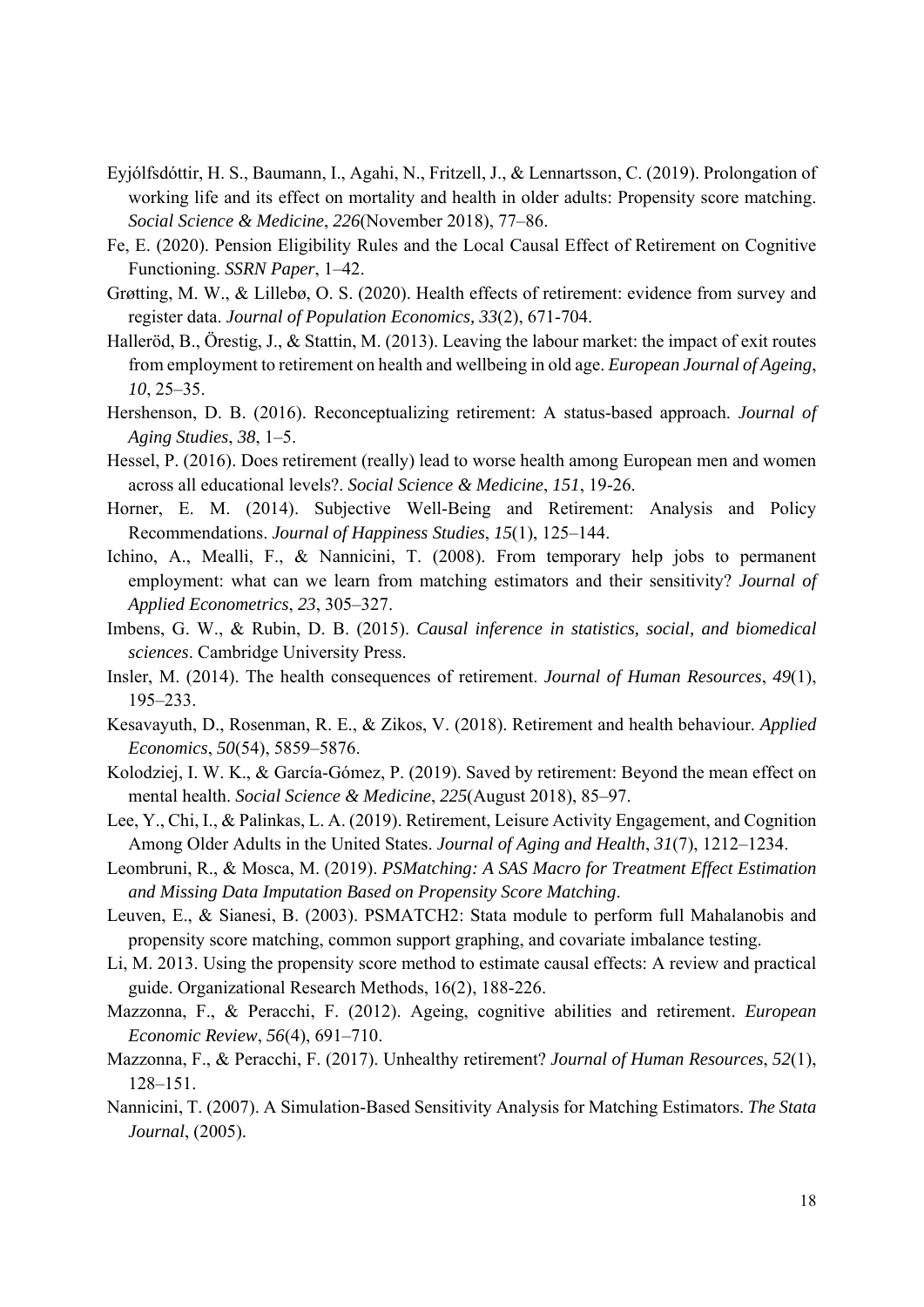- Newey, W., 2007. Course materials for New Econometric Methods, Spring 2007. MIT OpenCourseWare (http://ocw.mit.edu), Massachusetts Institute of Technology.
- OECD, 2011. Trends in Retirement and in Working at Older Ages, in Pensions at a Glance 2011: Retirement-income Systems in OECD and G20 Countries, OECD Publishing, Paris.
- OECD. (2019). *Pensions at a Glance 2019*. OECD.
- Oi, K. (2019). Does Gender Differentiate the Effects of Retirement on Cognitive Health? *Research on Aging*, *41*(6), 575–601.
- Pirani, E. (2017). On the Relationship Between Atypical Work(s) and Mental Health: New Insights from the Italian Case. *Social Indicators Research*, *130*(1), 233–252.
- Pirani, E., Salvini, S. (2012) Socioeconomic Inequalities and Self-Rated Health: A Multilevel Study of Italian Elderly. *Population Research and Policy Review*, *31*, 97–117.
- Prince, M., Reischies, F., Beekman, A. T. F., Fuhrer, R., Jonker, C., Kivela, S.-L., et al. (1999). Development of the EURO–D scale – a European Union initiative to compare symptoms of depression in 14 European centres. *British Journal of Psychiatry*, *174*(4), 330–338.
- Radó, M., & Boissonneault, M. (2018). Short and long-term change in subjective well-being among voluntary and involuntary retirees. *Journal of the Economics of Ageing*.
- Richardson, S., Carr, E., Netuveli, G., & Sacker, A. (2019). Country-level welfare-state measures and change in wellbeing following work exit in early old age: Evidence from 16 European countries. *International Journal of Epidemiology*, *48*(2), 389–401.
- Romero-Ortuno, R., & Kenny, R. A. (2012). The frailty index in Europeans: association with age and mortality. *Age and Ageing*, *41*, 684–689.
- Rosenbaum, P. R., & Rubin, D. B. (1983). The central role of the propensity score in observational studies for causal effects. *Biometrika*, *70*(1), 41–55.
- Rubin, D. B. (1980). Randomization Analysis of Experimental Data: The Fisher Randomization Test Comment. *Journal of the American Statistical Association*, *75*(371), 591–593.
- Siegel, M. J., Bradley, E. H., Gallo, W. T., & Kasl, S. V. (2004). The effect of spousal mental and physical health on husbands' and wives' depressive symptoms, among older adults: longitudinal evidence from the health and retirement survey. *Journal of Aging and Health, 16*(3), 398-425.
- Syse, A., Veenstra, M., Furunes, T., Mykletun, R. J., & Solem, P. E. (2017). Changes in Health and Health Behavior Associated With Retirement. *Journal of Aging and Health*, *29*(1), 99–127.
- Van Den Bogaard, L., Henkens, K., & Kalmijn, M. (2016). Retirement as a relief? The role of physical job demands and psychological job stress for effects of retirement on self-rated health. *European Sociological Review*, *32*(2), 295–306.
- Van Der Heide, I., Van Rijn, R. M., Robroek, S. J. W., Burdorf, A., & Proper, K. I. (2013). Is retirement good for your health? A systematic review of longitudinal studies. *BMC Public Health*, *13*(1), 1–11.
- Voss, M. W., Wadsworth, L. L., Birmingham, W., Merryman, M. B., Crabtree, L., Subasic, K., & Hung, M. (2020). Health Effects of Late-Career Unemployment. *Journal of Aging and Health*, *32*(1), 106–116.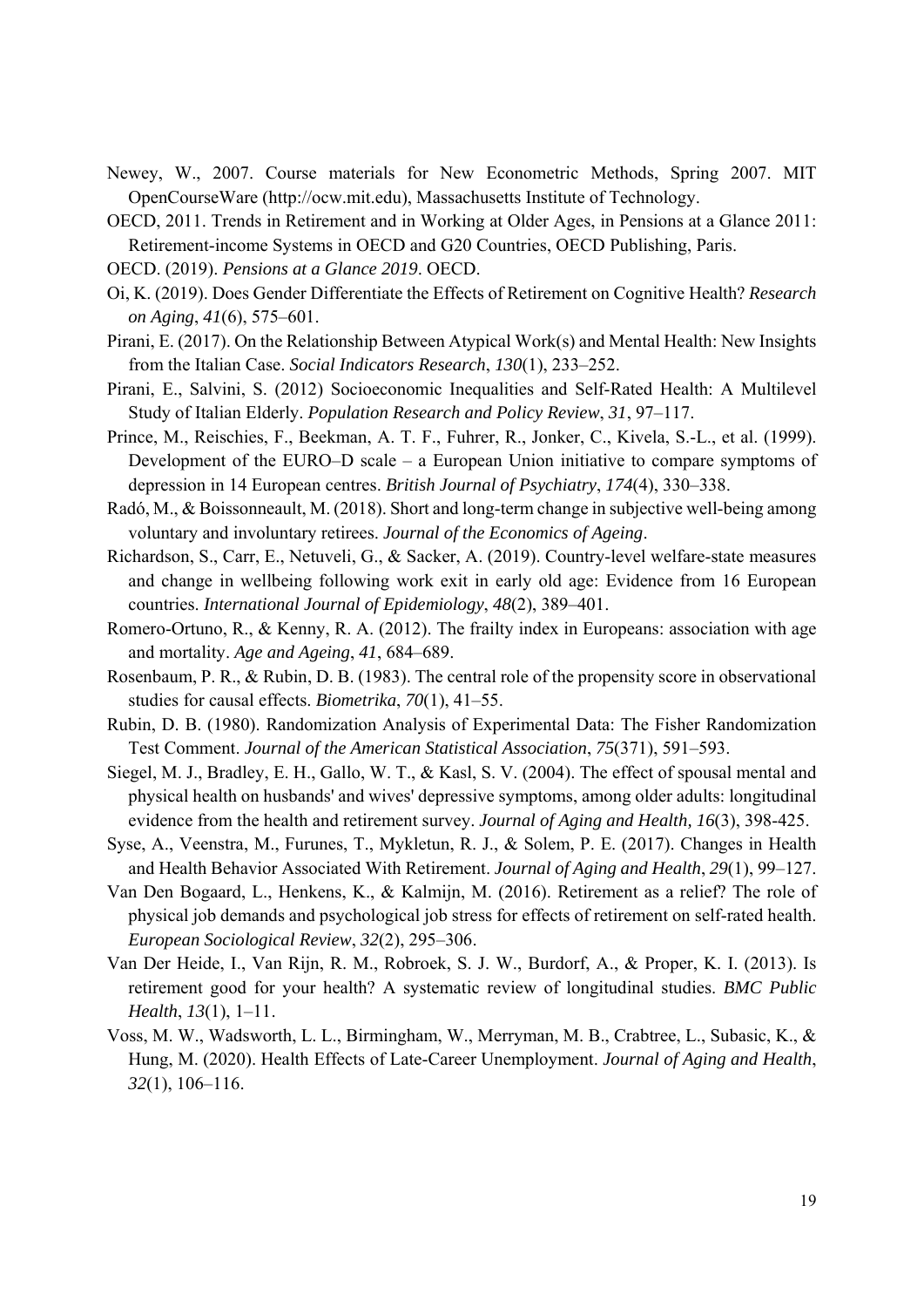- Westerlund, H., Kivimäki, M., Singh-Manoux, A., Melchior, M., Ferrie, J. E., Pentti, J., et al. (2009). Self-rated health before and after retirement in France (GAZEL): a cohort study. *The Lancet*, *374*(9705), 1889–1896.
- Whitley, E., & Popham, F. (2017). Leaving the labour market later in life: How does it impact on mechanisms for health? *Occupational and Environmental Medicine*, *74*(12), 877–886.
- World Health Organization (2002). Active ageing: A policy framework, WHO/NMH/NPH/02.8, Geneva, World Health Organization.
- Zantinge, E. M., Van Den Berg, M., Smit, H. A., & Picavet, H. S. J. (2013). Retirement and a healthy lifestyle: Opportunity or pitfall? A narrative review of the literature. *European Journal of Public Health*, *24*(3), 433–439.
- Zhu, R. (2016). Retirement and its consequences for women's health in Australia. *Social Science & Medicine*, *163*(2016), 117–125.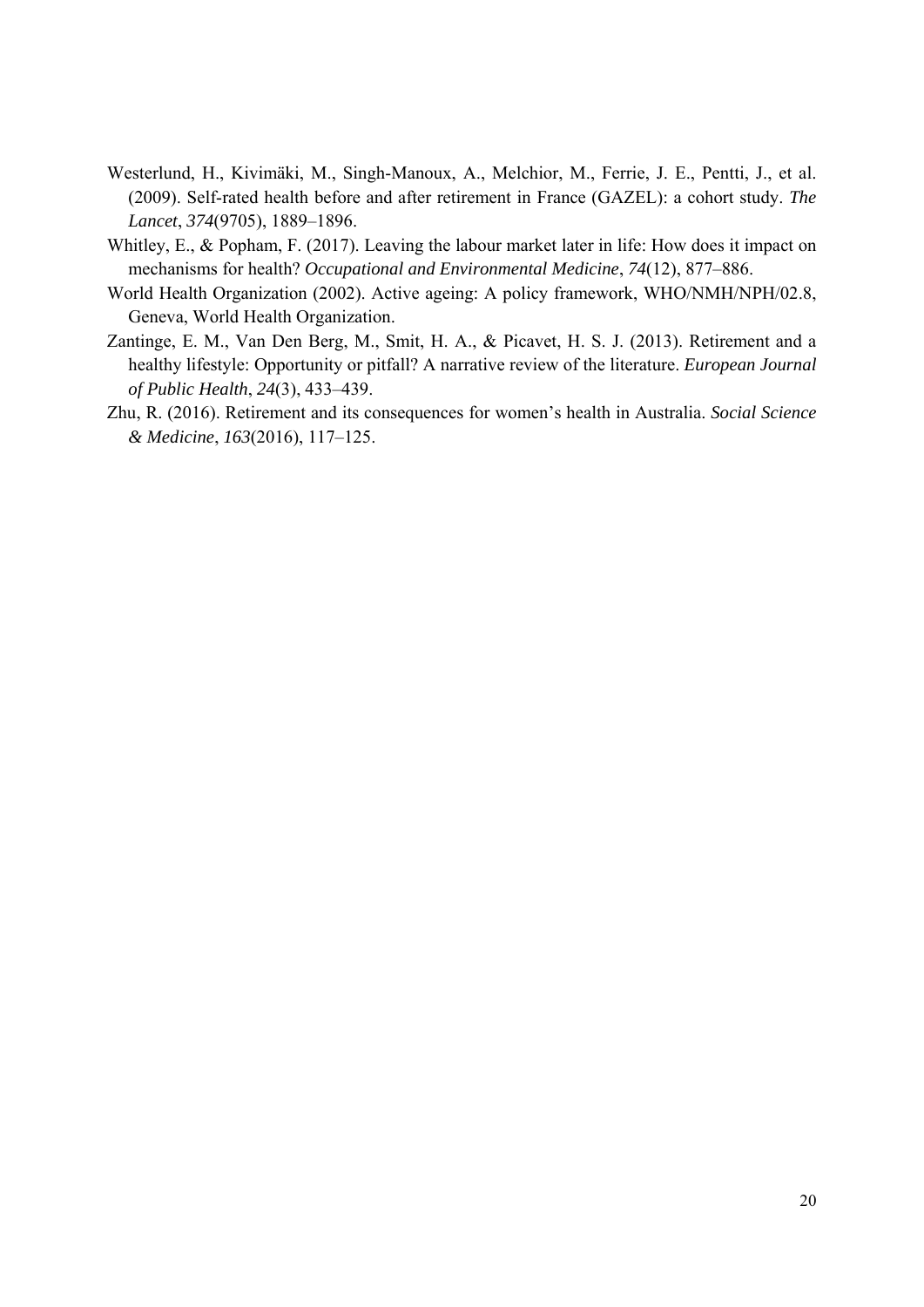#### **Appendix**

For the propensity score method to work properly, cases and controls must be comparable. In the following subsections we describe how we managed a few technical issues to ensure this.

#### *SUTVA*

The Stable Unit Treatment Value Assumption (SUTVA) requires that individuals' potential outcomes depend on their own treatment only and not on that of other individuals in the population. As the SHARE survey is at the household level, the assumption of no interference may be violated when there are couples in the relevant age range, because ego's decisions on retirement may be influenced by that of their partner. There is no simple way to circumvent this obstacle, but we also ran separate analysis by gender, obtaining perfectly comparable results (not shown here). Therefore, we believe that this potential violation does not undermine our conclusions.

#### *Unconfoundedness assumption*

The reliability of PSM estimates depends on the plausibility of the unconfoundedness assumption, which means that conditioning on observed covariates, selection into treatment is independent of the outcome. The unconfoundedness assumption does not hold if there are unobserved confounders, or relevant variables that were not considered in the estimation of the propensity score. This case cannot be verified directly, but sensitivity (or indirect) tests exist to signal possible violations of the unconfoundedness assumption. One of these, suggested by Ichino, Mealli and Nannicini (2008) and Nannicini (2007), is a sensitivity analysis (*sensatt* routine using the software Stata 14) based on the simulation of a potential unobserved (binary) confounder U.

The distribution of the simulated variable is obtained by choosing four parameters:

$$
p_{ij} = \Pr(U = 1 | T = i, Y = j) = \Pr(U = 1 | T = i, Y = j, X)
$$

with  $i, j = \{0, 1\}$ , which give the probability that  $U = 1$  in each of the four groups defined by the combination of the treatment status  $(T)$  and the outcome value  $(Y)$ . For example,  $p_{11}$  is the fraction of individuals who, having left the labour market (T=1) and poor health (Y =1), also have U =1.

The simulated U is then included in the set of covariates X used for the PSM, and the ATT is estimated as the average across several iterations (e.g. 1,000 times). The simulated ATT is then compared to the baseline ATT (where U is not included among the matching variables), that is to the result of our analysis (Table 2). This gives a feeling of how sizeable the confounding factor U must be to drive the ATT to zero. Moreover, the sensitivity analysis shows (in the odds ratio scale) the extent to which U affects Y<sub>0</sub> (outcome effect, Γ) and/or T (selection effect, Λ).

In our sensitivity analysis, we set the p<sub>ij</sub> parameters to two different set of values, which we extracted from the simulation exercises proposed by Nannicini (2007) and Ichino, Mealli and Nannicini (2007). The former proposes to simulate a "killer" confounder, identified by the parameters  $p_{11}= 0.8$ ,  $p_{10}= 0.8$ ,  $p_{01}= 0.6$ ,  $p_{00}= 0.3$ . The latter propose a "neutral" confounder, where all the pij parameters are set to 0.5. For each of the three groups (*leavers*, *retirees*, *drop-outs*), Table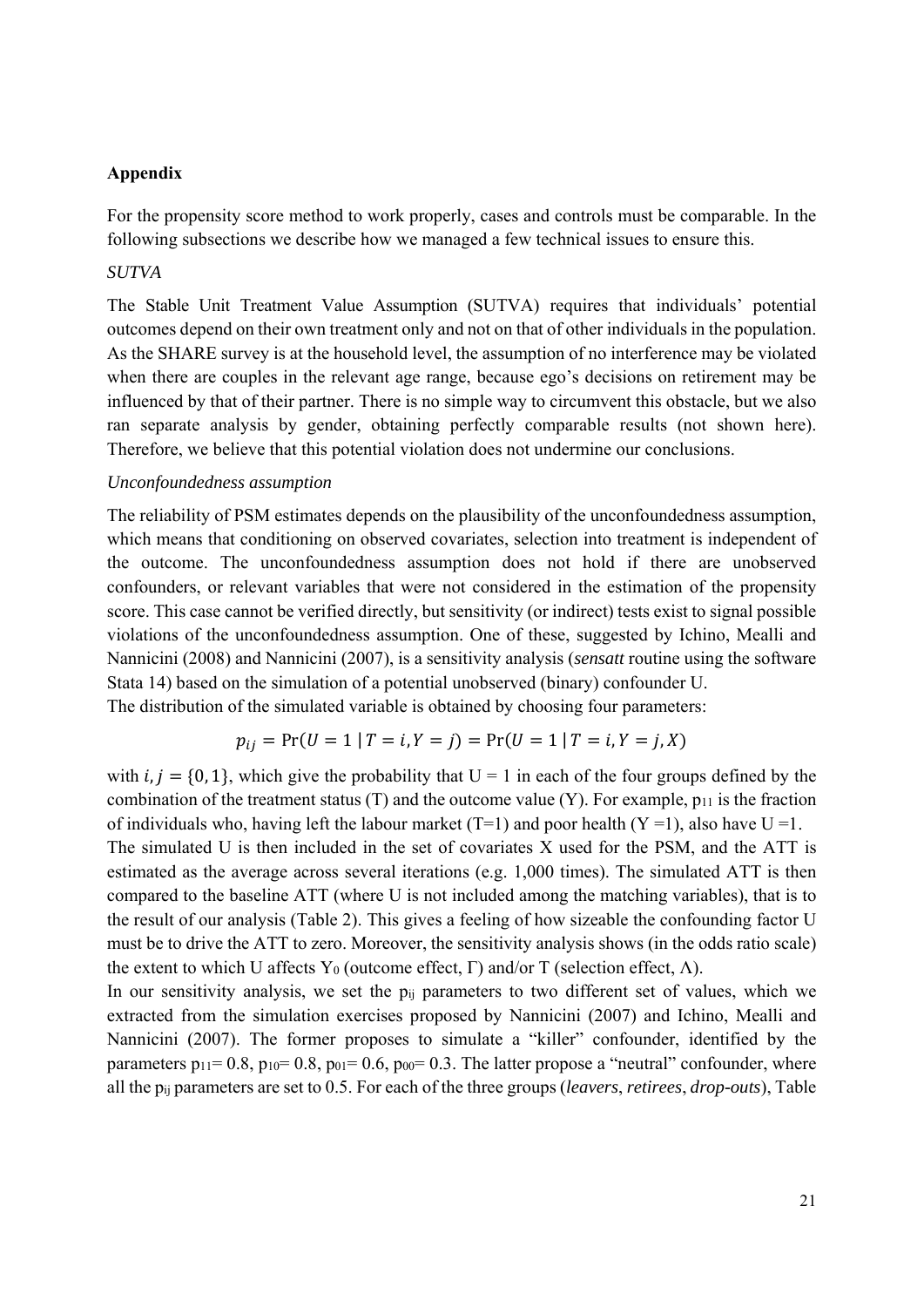A.2 shows the ATT effect obtained when adding U in the set of matching covariates, whereas baseline estimates are reported in Table A1.

Overall, when adding the simulated unobserved confounder, the estimates remain virtually the same, in terms of both size and statistical significance. Results hold also in the case of the "killer" confounder, when U is associated with large selection and outcome effects. In other words, the presence of such a strong unobserved confounder is hardly plausible given the vast set of covariates included in our matching set, but if it existed, it would not substantially alter our conclusions.

|           | <b>Frailty Index</b> |           |       |           | Euro-D     |                    |       |       | <b>SRH</b> |           |       |       |  |
|-----------|----------------------|-----------|-------|-----------|------------|--------------------|-------|-------|------------|-----------|-------|-------|--|
|           |                      |           |       |           |            | Killer confounder  |       |       |            |           |       |       |  |
|           | <b>ATT</b>           | <b>SE</b> |       | $\Lambda$ | <b>ATT</b> | SE                 |       | Λ     | <b>ATT</b> | <b>SE</b> | Г     | Λ     |  |
| Leavers   | 0.009                | 0.003     | 3.508 | 5.710     | 0.003      | 0.006              | 3.508 | 5.138 | 0.030      | 0.016     | 3.501 | 7.390 |  |
| Retirees  | 0.003                | 0.003     | 3.504 | 5.714     | $-0.010$   | 0.007              | 3.504 | 5.150 | $-0.016$   | 0.019     | 3.505 | 7.418 |  |
| Drop-outs | 0.016                | 0.004     | 3.500 | 5.754     | 0.032      | 0.010              | 3.508 | 5.165 | 0.072      | 0.026     | 3.498 | 7.434 |  |
|           |                      |           |       |           |            | Neutral confounder |       |       |            |           |       |       |  |
|           | ATT                  | <b>SE</b> | Г     | $\Lambda$ | <b>ATT</b> | SЕ                 |       | Λ     | <b>ATT</b> | <b>SE</b> | Г     | Λ     |  |
| Leavers   | 0.009                | 0.003     | 1.004 | 0.999     | 0.003      | 0.006              | 1.002 | 0.999 | 0.030      | 0.016     | 1.001 | 1.000 |  |
| Retirees  | 0.003                | 0.003     | 1.003 | 1.002     | $-0.010$   | 0.007              | 1.001 | 1.003 | $-0.016$   | 0.019     | 1.000 | 1.001 |  |
| Drop-outs | 0.016                | 0.004     | 1.000 | 1.002     | 0.032      | 0.010              | 1.005 | 1.003 | 0.072      | 0.026     | 0.999 | 1.006 |  |

*Table A.1 Sensitivity analyses on unobserved confounder, for the estimates of the ATT effects on frailty index, depression, self‐perceived health* 

*Note*: the small differences between the ATT effects estimated here and those of Table 2 depend on the estimation procedure. *Sensatt* relies on the *att\** package from Becker and Ichino (2002), whereas in the Table 2 we used the *psmatch2* procedure (Leuven and Sianesi 2003), which is in general allows the caliper setting (see e.g. Leombruni and Mosca, 2019 for a discussion of differences). Differences in the magnitude of the effects are negligible and not statistically significant.

#### *Overlap assumption*

The second assumption required for the propensity score matching procedure is that there is a sufficient overlap in the joint distribution of the covariates between treated and control groups, the so-called "common support". Consequently, we excluded from our analysis the very few cases whose propensity score fell outside the range (smaller than the minimum or larger than the maximum) of the other group: one of the *leavers,* two among the *retirees*, and five among the *dropouts*. On the remaining cases, we matched cases and controls to make sure that the estimation of treatment effects refers to comparable pairs, which is one of the strengths of the PSM approach (Crown 2014). As Figure A.1 shows, in all three cases (*leavers, retirees, and drop-outs*), the matching procedure consistently improved the similarity between cases and controls: after matching the distribution of the propensity score for the two groups reasonably overlaps, as the method requires.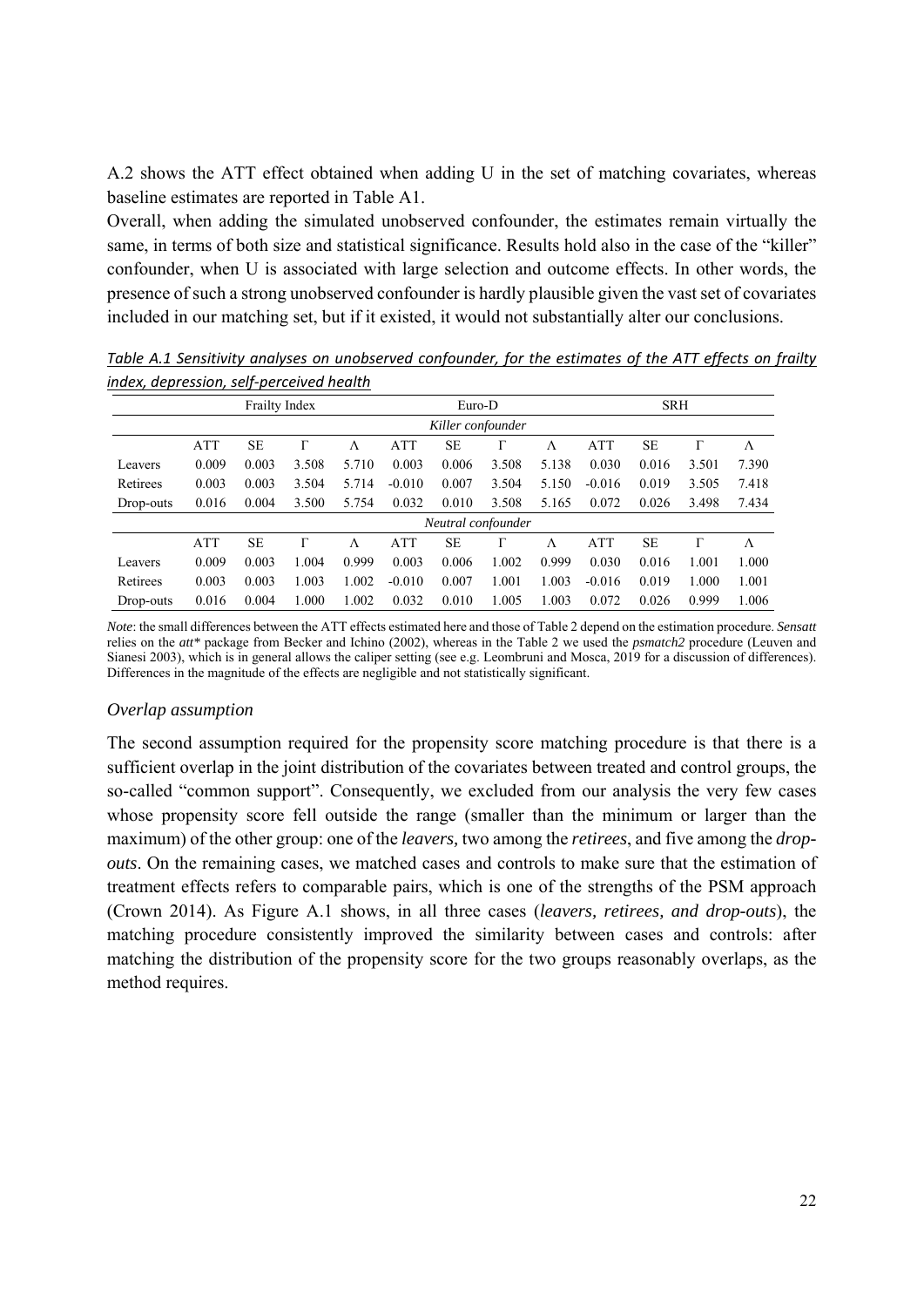

*Figure A.1 –. Distribution of the estimated propensity scores according to the three definitions of retirement used, before and after matching* 

#### *Caliper*

Our analyses are based on a propensity score approach with 1-to-1 nearest neighbour matching. To avoid poor matches, pairs of treated and untreated subjects are formed whose propensity scores differ by at most a pre-specified amount, the so-called "caliper width". As recommended for this type of applications, we set the caliper equal to 0.25 of the standard deviation of the estimated propensity score. Therefore, our caliper is 0.076 for the *leavers*, 0.082 for the *retirees*, and 0.024 for the *drop-outs*.

#### *Balancing*

In order to assess the quality of the matching procedure, a comparison between the covariates distributions across treated units and matched control units can be done. Table A2 presents the variables used to estimate the propensity score, together with their description and the coding used in our analysis, and their distribution according to the sub-groups considered in the analysis: first, we consider the entire group of controls (i.e. before matching: those always in employment between wave *t* and *t+*1). Then, for *leavers*, *retirees*, and *drop-outs* we show the distribution of the characteristics for the treated in each group (column T) and for the controls after matching (column C). The ASB, or Absolute Standardized Bias, contrasts the mean value of the variables in the treated and matched control groups, and it is standardized using the average standard deviation in the two samples:

$$
ASB = \left| \frac{\bar{X}_T - \bar{X}_C}{\sqrt{0.5(S_T^2 - S_C^2)}} 100 \right|
$$

Typically, an ASB lower than 5% ensures a good balance (Caliendo and Kopeinig 2008), as it is the case for most of our variables. The coding of the variables itself was decided trading off between quality (which would require the maximum detail possible) and balance (which is achieved when the distribution is the same in the two groups). Even when the ABS is above 5%, comparison with the values before matching (the Always Employed column) shows that for all the variables considered, matching led to a sizeable improvement in the similarity between cases and controls.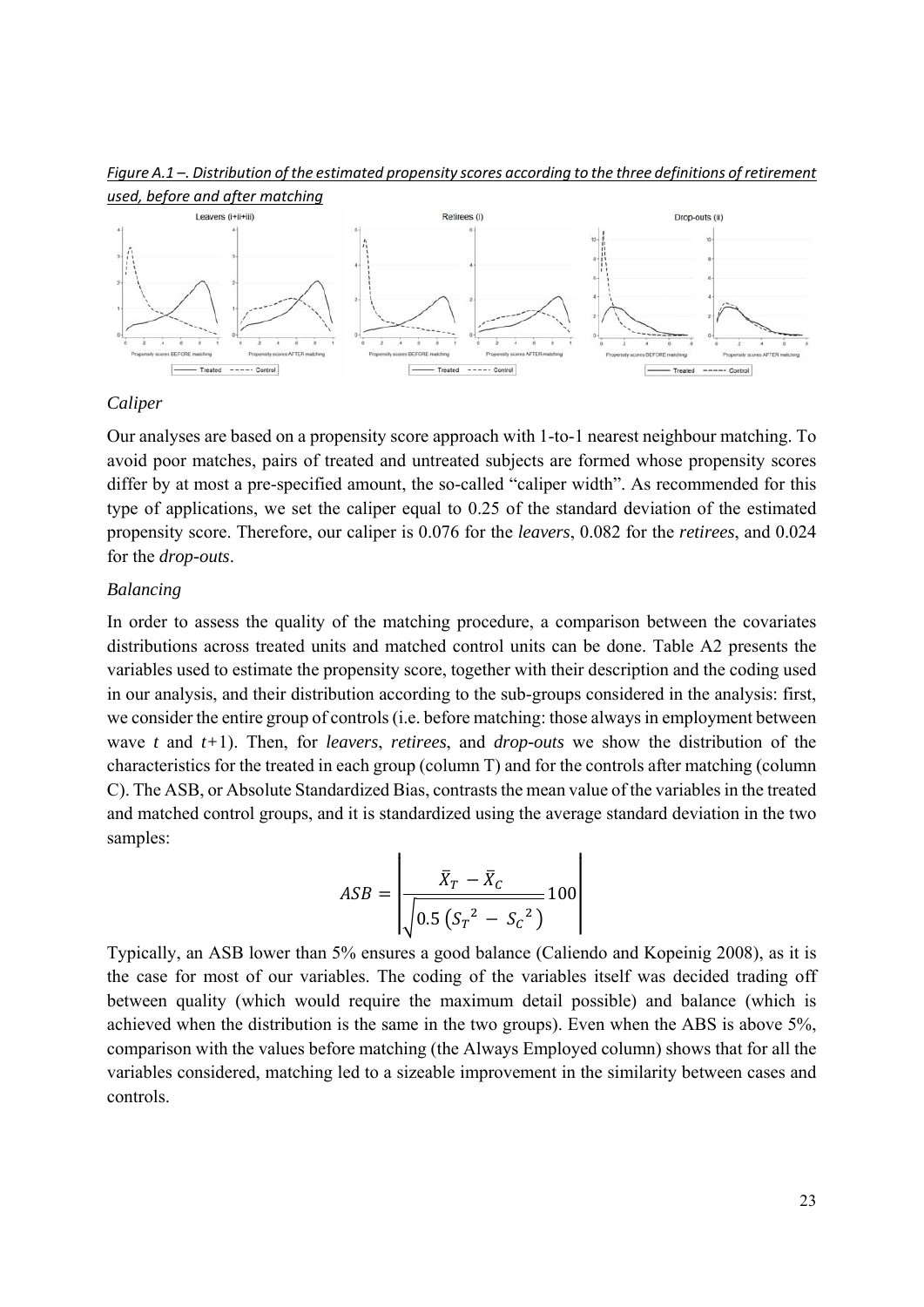#### *Table A.2 – Distribution of the variables used for the estimation of the propensity score, across control individuals before matching (always employed), treated (T) and matched control (C) units, according to the three definitions of retirement used, and Absolute Standardized Bias (ASB) of the mean values of the two groups*

|                          |                                                                                                                                                                                                                  |                                                                                                   | <b>Always</b><br>employed |       | Leavers     |            |      | <b>Retirees</b> |                |      | Drop-outs   |            |
|--------------------------|------------------------------------------------------------------------------------------------------------------------------------------------------------------------------------------------------------------|---------------------------------------------------------------------------------------------------|---------------------------|-------|-------------|------------|------|-----------------|----------------|------|-------------|------------|
| Variable                 | <b>Description</b>                                                                                                                                                                                               | Coding                                                                                            |                           | T     | $\mathbf C$ | <b>ASB</b> | T    | $\mathbf C$     | <b>ASB</b>     | T    | $\mathbf C$ | <b>ASB</b> |
| <b>Health</b> status     |                                                                                                                                                                                                                  |                                                                                                   |                           |       |             |            |      |                 |                |      |             |            |
| Hearing                  | Self-reported hearing                                                                                                                                                                                            | % fair, poor (alternative: excellent, very<br>good, good)                                         | 0.09                      | 0.13  | 0.12        | 1.5        | 0.13 | 0.12            | 3.9            | 0.13 | 0.13        | $-0.4$     |
| Eyesight                 | Self-reported eyesight                                                                                                                                                                                           | % fair, poor (alt. excellent, very good,<br>good)                                                 | 0.17                      | 0.19  | 0.18        | 0.9        | 0.17 | 0.18            | $-0.8$         | 0.22 | 0.22        | $-1.4$     |
| Mobility<br>limitations  | Mobility limitations (mobility, arm<br>function, and fine motor limitations)                                                                                                                                     | % one or more limitations in mobility (alt.<br>no limitation)                                     | 0.24                      | 0.31  | 0.31        | $-0.2$     | 0.3  | 0.3             | $-0.1$         | 0.28 | 0.27        | 3.5        |
| ADL                      | Activities of daily living (dressing,<br>walking, bathing, eating, getting in or out<br>of bed, using the toilet)                                                                                                | % one or more limitations with activities<br>of daily living (alt. no limitation)                 | 0.03                      | 0.04  | 0.04        | $-3.9$     | 0.03 | 0.05            | $-6.9$         | 0.03 | 0.03        | $-3.5$     |
| iADL                     | Instrumental activities of daily living<br>(using a map, preparing a hot meal,<br>shopping for groceries, making telephone<br>calls, taking medications, doing work<br>around the house or garden)               | % one or more limitations with<br>instrumental activities of daily living (alt.<br>no limitation) | 0.03                      | 0.05  | 0.05        | $-1.1$     | 0.04 | 0.04            | 1.5            | 0.04 | 0.04        | 1.5        |
| Chronic diseases         | Chronic conditions (heart attack, high<br>blood pressure and cholesterol, stroke,<br>diabetes, lung disease, asthma,<br>osteoporosis, cancer, ulcer, parkinson and<br>alzheimer's disease, cataracts, fractures) | $%$ one or more chronic diseases <i>(alt.</i> no<br>limitation)                                   | 0.55                      | 0.65  | 0.67        | $-3.6$     | 0.65 | 0.67            | $-4.1$         | 0.61 | 0.59        | 3.7        |
| <b>GALI</b>              | Global activity limitation indicator                                                                                                                                                                             | $%$ non-limited (alt. limited)                                                                    | 0.24                      | 0.31  | 0.3         | 1.4        | 0.29 | 0.29            | 0.7            | 0.3  | 0.31        | $-4.4$     |
| Grip strenght            | Maximum of grip strength measures                                                                                                                                                                                | Mean $(range: min 3 - max 92)$                                                                    | 40.29                     | 39.04 | 38.47       | 4.7        | 39.4 | 39.47           | $-0.6$         | 36.9 | 36.23       | 5.6        |
| Frailty index            | Frailty Index, number of accumulated                                                                                                                                                                             | $\%$ 0.0241/0.05 (alt. 0/0.0240)                                                                  | 0.27                      | 0.25  | 0.23        | 4.6        | 0.27 | 0.27            | 0.4            | 0.22 | 0.22        | $-1.3$     |
|                          | deficits                                                                                                                                                                                                         | % 0.051/0.075                                                                                     | 0.18                      | 0.18  | 0.19        | $-2.8$     | 0.18 | 0.2             | $-4.5$         | 0.19 | 0.19        | 0.4        |
|                          |                                                                                                                                                                                                                  | % 0.0751/0.60                                                                                     | 0.39                      | 0.44  | 0.44        | $-0.6$     | 0.41 | 0.4             | $\overline{4}$ | 0.46 | 0.47        | $-0.9$     |
| Self-perceived<br>health | Self-perceived health - US version                                                                                                                                                                               | % fair, poor (alt. excellent, very good,<br>good)                                                 | 0.15                      | 0.21  | 0.24        | $-6.7$     | 0.19 | 0.19            | $-1.1$         | 0.22 | 0.25        | $-8.2$     |
| Obesity                  | <b>BMI</b>                                                                                                                                                                                                       | % BMI > 30 ( <i>alt.</i> BMI $\leq$ 30)                                                           | 0.18                      | 0.19  | 0.19        | 0.8        | 0.19 | 0.18            | 1.2            | 0.19 | 0.19        | 0.0        |
| Depression               | EURO-D scale (depression, pessimism,<br>suicidality, guilt, sleep, interest,<br>irritability, appetite, fatigue,<br>concentration, enjoyment, tearfulness)                                                       | % 3 or more depressive symptoms on the<br>EURO-D scale                                            | 0.3                       | 0.3   | 0.32        | $-4.3$     | 0.27 | 0.26            | 1.5            | 0.37 | 0.4         | $-7.1$     |

*(continued)*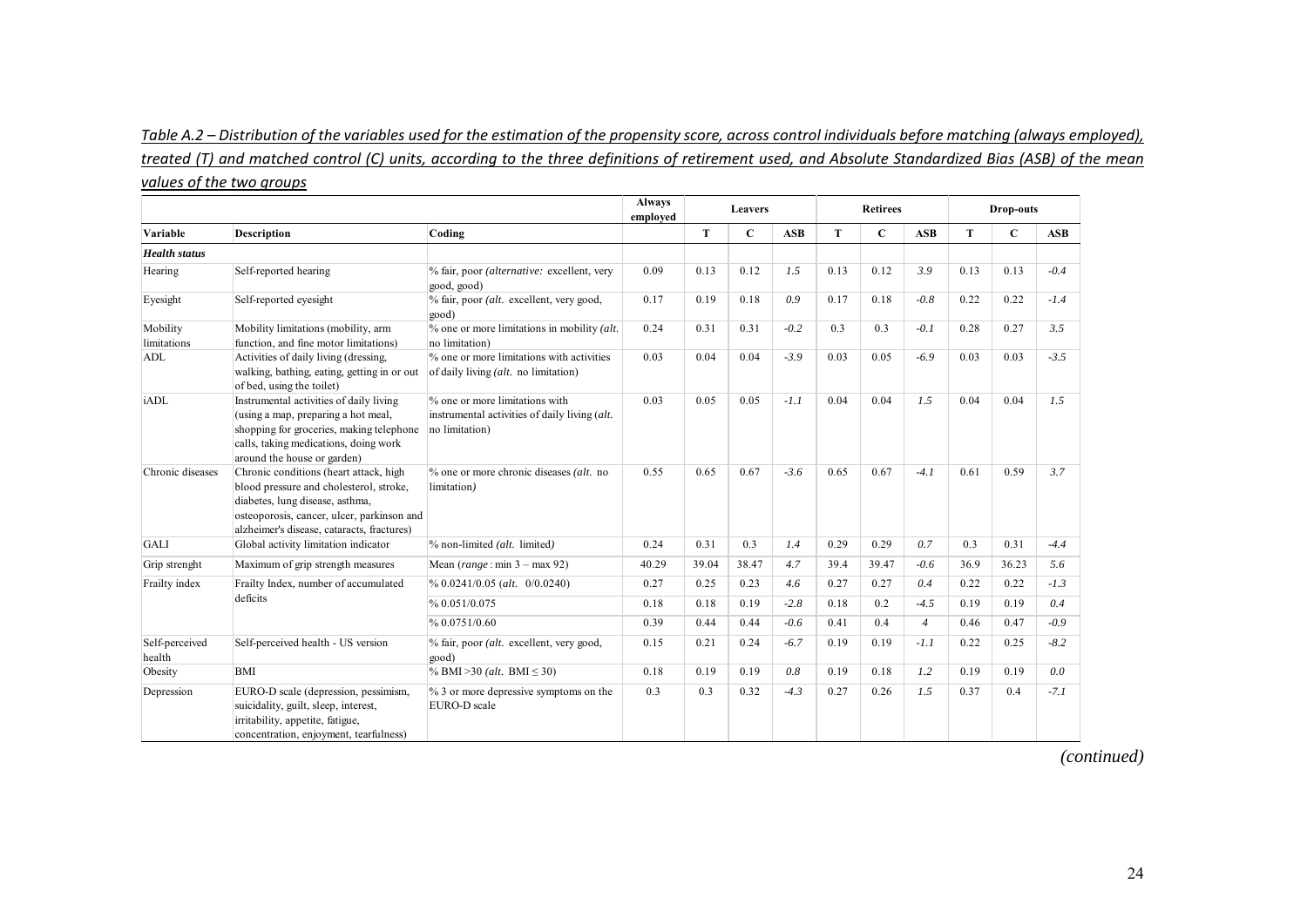#### *Table A.2 – (continued)*

|                                   |                                                    |                                                                | <b>Always</b><br>Employed | <b>Leavers</b> |             |                |        | <b>Retirees</b> |                | Drop-outs |             |            |
|-----------------------------------|----------------------------------------------------|----------------------------------------------------------------|---------------------------|----------------|-------------|----------------|--------|-----------------|----------------|-----------|-------------|------------|
| Variable                          | <b>Description</b>                                 | Coding                                                         |                           | T              | $\mathbf C$ | <b>ASB</b>     | T      | $\mathbf C$     | <b>ASB</b>     | T         | $\mathbf C$ | <b>ASB</b> |
| <b>Health-related behaviours</b>  |                                                    |                                                                |                           |                |             |                |        |                 |                |           |             |            |
| Physical activity                 | Engagement in physical activity                    | $%$ inactive ( <i>alt</i> . some physical activity)            | 0.02                      | 0.03           | 0.03        | $-5.2$         | 0.02   | 0.03            | $-5.6$         | 0.03      | 0.03        | $\theta$   |
| Smoking                           | Ever smoked daily                                  | % ever smoked daily (alt. never smoked)                        | 0.56                      | 0.6            | 0.59        | 0.5            | 0.59   | 0.58            | 1.9            | 0.6       | 0.59        | 1.1        |
| Socio-demographic characteristics |                                                    |                                                                |                           |                |             |                |        |                 |                |           |             |            |
| Gender                            |                                                    | $%$ female (alt. male)                                         | 1.51                      | 0.48           | 0.49        | $-1.1$         | 0.46   | 0.44            | 4.1            | 0.61      | 0.64        | $-5.6$     |
| Age                               |                                                    | Mean (range: min 50; max 70)                                   | 54.42                     | 59.03          | 59.2        | $-4.6$         | 59.9   | 60.12           | $-6.4$         | 55.86     | 55.49       | 10.7       |
| Age squared                       |                                                    |                                                                | 2974.61                   | 3498.7         | 3521.1      | $-5.3$         | 3599.6 | 3628.6          | $-7.2$         | 3130.9    | 3088.8      | 10.8       |
| Education                         |                                                    | % high, ISCED 4, 5, 6 (alt. low, ISCED<br>$ 0, 1, 2, 3\rangle$ | 0.4                       | 0.34           | 0.3         | 7.6            | 0.37   | 0.39            | $-4.1$         | 0.22      | 0.22        | $-1.2$     |
| Income evaluation                 | Whether the household is able to make<br>ends meet | % with (great) difficulty (alt. (fairly)<br>easily)            | 0.71                      | 0.75           | 0.71        | 8.8            | 0.79   | 0.77            | 5.2            | 0.62      | 0.62        | 1.2        |
| Country                           | Country of residence                               | % Germany (alt. Austria)                                       | 0.04                      | 0.06           | 0.06        | 0.5            | 0.06   | 0.04            | 8.9            | 0.08      | 0.08        | 1.8        |
|                                   |                                                    | % Sweden                                                       | 0.07                      | 0.11           | 0.1         | 2.4            | 0.12   | 0.1             | 7.9            | 0.03      | 0.03        | $-0.7$     |
|                                   |                                                    | % Netherlands                                                  | 0.06                      | 0.07           | 0.06        | $\mathfrak{Z}$ | 0.06   | 0.05            | 4.3            | 0.09      | 0.07        | 4.2        |
|                                   |                                                    | % Spain                                                        | 0.05                      | 0.06           | 0.08        | $-7$           | 0.05   | 0.05            | $-2.9$         | 0.15      | 0.19        | $-13.6$    |
|                                   |                                                    | $%$ Italy                                                      | 0.04                      | 0.06           | 0.07        | $-5.6$         | 0.05   | 0.07            | $-6.6$         | 0.09      | 0.08        | 5.5        |
|                                   |                                                    | % France                                                       | 0.11                      | 0.11           | 0.11        | 0.9            | 0.11   | 0.12            | $-2.7$         | 0.13      | 0.12        | 3.4        |
|                                   |                                                    | % Denmark                                                      | 0.1                       | 0.09           | 0.07        | 6.6            | 0.09   | 0.1             | $-2.1$         | 0.08      | 0.07        | 3.9        |
|                                   |                                                    | % Greece                                                       | 0.05                      | 0.01           | 0.02        | $-3.9$         | 0.01   | 0.02            | $-4.6$         | 0.02      | 0.01        | 1.6        |
|                                   |                                                    | % Switzerland                                                  | 0.11                      | 0.07           | 0.07        | $-1.1$         | 0.07   | 0.06            | $\mathfrak{Z}$ | 0.09      | 0.1         | $-3.7$     |
|                                   |                                                    | % Belgium                                                      | 0.1                       | 0.11           | 0.11        | 0.3            | 0.12   | 0.14            | $-8$           | 0.07      | 0.06        | 5          |
|                                   |                                                    | % Czech Republic                                               | 0.07                      | 0.09           | 0.08        | 5.1            | 0.1    | 0.08            | 4.8            | 0.06      | 0.05        | 5.6        |
|                                   |                                                    | % Poland                                                       | 0.01                      | 0.02           | 0.03        | $-7.8$         | 0.02   | 0.02            | $-0.8$         | 0.03      | 0.04        | $-6$       |
|                                   |                                                    | % Slovenia                                                     | 0.02                      | 0.01           | 0.01        | 0.5            | 0.01   | 0.01            | 1.1            | 0.01      | 0.02        | $-3.2$     |
|                                   |                                                    | % Estonia                                                      | 0.11                      | 0.05           | 0.06        | $-4.0$         | 0.05   | 0.05            | $-0.1$         | 0.04      | 0.04        | 1.1        |

*(continued)*